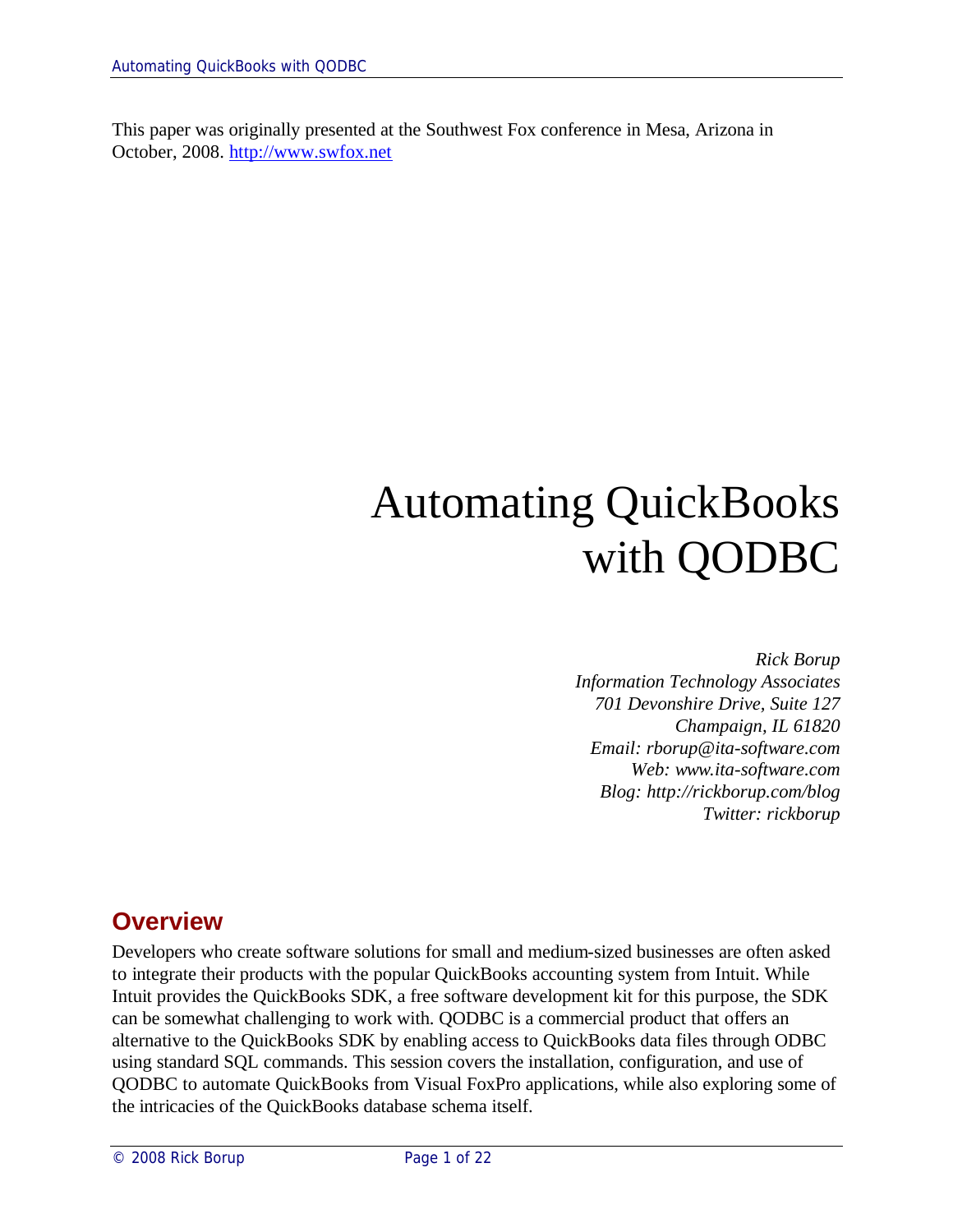# **What is QODBC?**

QODBC is an ODBC driver for accessing QuickBooks data files. Its full name is the QODBC Driver for QuickBooks. QODBC is a commercial product from an Australian company named FLEXQuarters.com, LLC. The products installs a DLL and supporting files on your computer. Once installed and configured, you can use the QODBC driver to programmatically read and write data to QuickBooks databases.

## **Why would you want it?**

The main reason you would want to use the QODBC Driver for QuickBooks is that it enables you to read and write QuickBooks data using standard SQL commands. Most Visual FoxPro developers are already quite familiar and comfortable with SQL syntax, so this puts QuickBooks data within easy reach without having to learn a completely different approach such as that used by the QuickBooks SDK.

Using QODBC, you can interact with QuickBooks data using familiar SQL statements such as:

```
SELECT * FROM customer
SELECT Balance FROM account WHERE AccountNumber = '1010'
SELECT SUM( CreditAmount) AS CreditAmout FROM VendorCredit
INSERT INTO OtherName ( Name) VALUES ( 'SomeName')
```
# **How to get it**

The QODBC Driver for QuickBooks is available for download and purchase from the company's website at www.qodbc.com. A 30-day evaluation is available so you can try it out before buying.

The current version of QODBC is version 8.0. QODBC versions are tied to versions of QuickBooks: QODBC version 8.0 works with QuickBooks 2008, while the earlier QODBC version 7.0 works with QuickBooks 2007. If you buy a license for QODBC 7.0 for use with QuickBooks 2007 and then upgrade to QuickBooks 2008, you will also need to upgrade your QODBC license to version 8.0.

# **QODBC Editions**

There are three editions of the QODBC Driver for QuickBooks

- The Desktop Edition Read Only Driver is licensed for use on a single computer and provides read-only access to QuickBooks.
- The Desktop Edition Read Write Driver is licensed for use on a single computer and provides both read and write access to QuickBooks
- The Server Edition Read Write Driver is designed for multi-user applications running on the Windows Server family of operating systems. It can also be used on a Web server to provide interactive access to QuickBooks data for Web applications.

The QODBC Driver for QuickBooks supports most versions of QuickBooks from 2002 through 2008. QODBC supports the USA versions of QuickBooks Pro, Premier, Enterprise, Simple Start,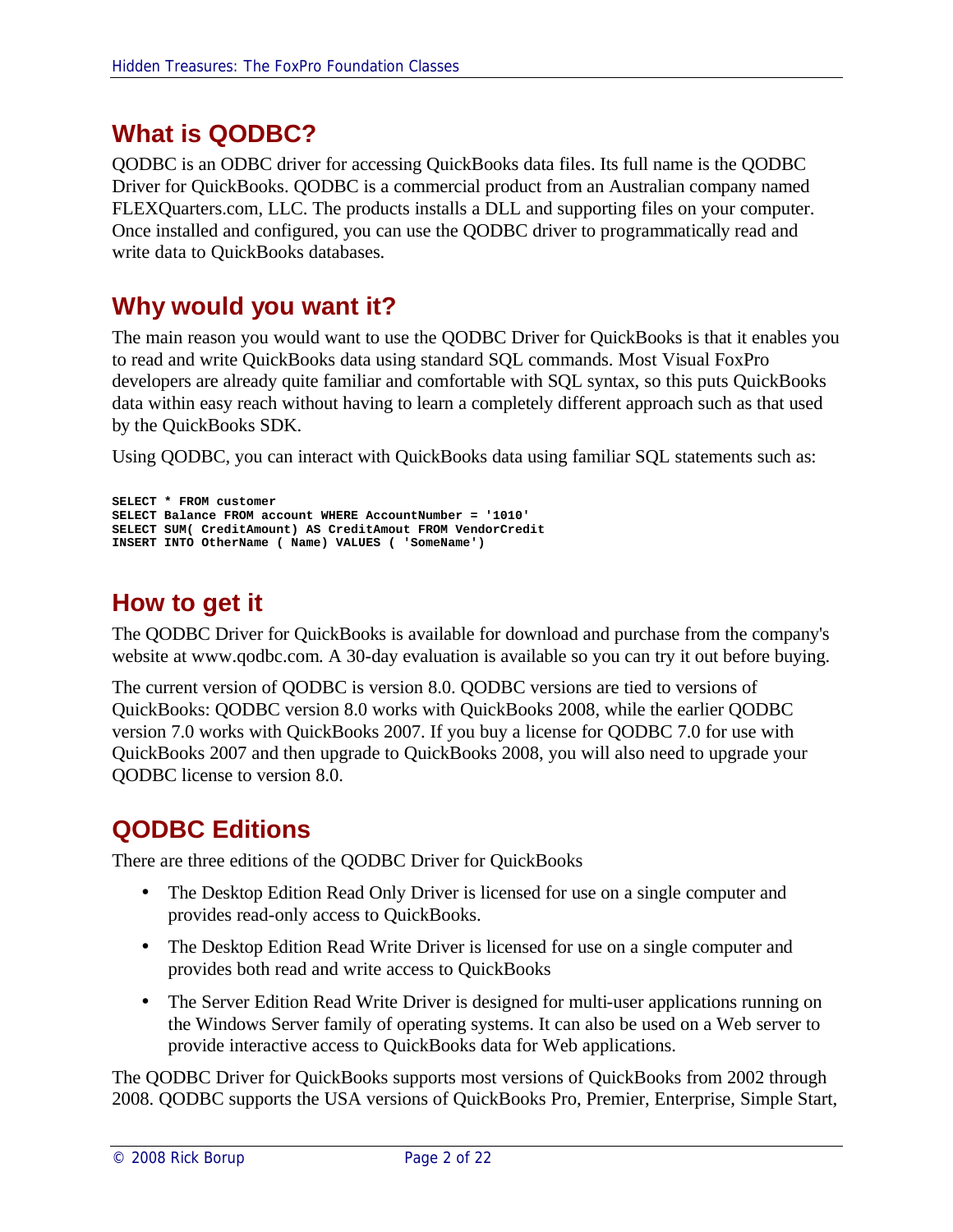and Online editions. It also supports the UK, Canadian, and Australian versions of QuickBooks Pro, as well as others.

# **Installing QODBC**

The Enterprise edition of QuickBooks comes with the QODBC Read Only Driver, so if you happen to have that product you already have all you need to get started. Otherwise, I'd recommend you download a 30-day evaluation version of the Read Write Driver to install and use as you work through the examples in the session.

Installation of QODBC is quite straightforward: simply download QODBC.EXE from the company's website and run it on your computer. The default installation location is C:\Program Files\QODBC Driver for QuickBooks. The product also installs a DLL and related files to  $C:\W{indows}\S{ystem32.1}$  These files include:

- fqqdb32.dll, the main DLL at approximately 8MB in size
- xerces-com.dll, an XML parser for COM
- fqqbudsn.exe, fqq6.exe, and fqqbc32.exe

Once installed, you have a QODBC Driver for QuickBooks entry on your Start menu. This menu pad includes an item for configuring QODBC data sources, which you will use frequently while working with QODBC.



*Figure 1: The QODBC Driver for QuickBooks menu includes an item for configuring QODBC data sources.*

## *How QODBC accesses QuickBooks*

When you use QuickBooks in the conventional manner as a desktop application, you as the end user interact with the QuickBooks program and the QuickBooks program in turn interacts with the QuickBooks database. The QuickBooks database file itself is locked down and cannot be

<sup>&</sup>lt;sup>1</sup> Based on QODBC version 7.0 on Windows XP.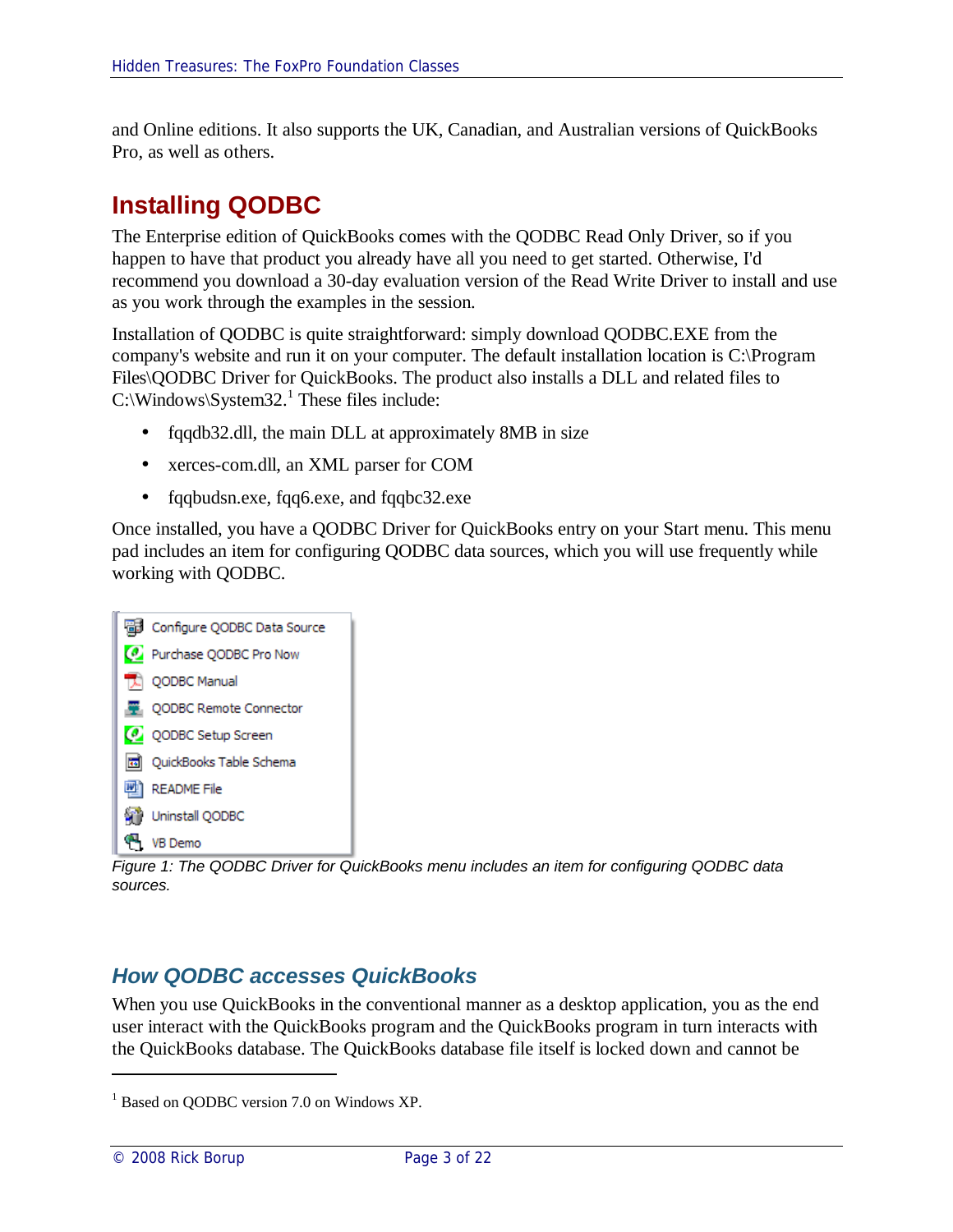accessed directly from outside of the QuickBooks application. The reasons for this should be obvious: how much confidence could there be in a company's books if anyone or anything could easily open and access the database?

For the same reasons, QODBC cannot directly access a QuickBooks database either. Just as you must use the QuickBooks program to access a QuickBooks database, QODBC must also go through QuickBooks to access a QuickBooks database. What this means is that to use QODBC, QuickBooks itself must also be installed on the user's machine.

The QODBC driver works by creating XML queries in a format called qbXML, which QuickBooks understands. QODBC takes your queries, formats them as qbXML, passes them to QuickBooks, and returns the results. You can actually see this happening if you dig into the log files QODBC can create for debugging purposes.

## *Configuring QODBC*

The first step in configuring a computer to use QODBC is to create a Data Source Name (DSN). Select the QODBC Driver for QuickBooks from the list of available drivers, and click Finish.

| <b>Create New Data Source</b> | Select a driver for which you want to set up a data source.<br>Name<br>Microsoft ODBC for Oracle<br>Microsoft Paradox Driver (*.db)<br>Microsoft Paradox-Treiber (*.db )<br>Microsoft Text Driver (*.bd; *.csv)<br>Microsoft Text-Treiber (".txt; ".csv)<br>Microsoft Visual FoxPro Driver<br>Microsoft Visual FoxPro-Treiber<br>QODBC Driver for QuickBooks<br><b>SQL Server</b><br>$\left\langle \right\rangle$<br>IIII | Version<br>∧<br>2.575.1117.00<br>4.00.6304.00<br>4.00.6304.00<br>4.00.6304.00<br>4.00.6304.00<br>6.01.8630.01<br>6.01.8630.01<br>7.00.00.207<br>2000.85.1117.00<br>⋗ | × |
|-------------------------------|---------------------------------------------------------------------------------------------------------------------------------------------------------------------------------------------------------------------------------------------------------------------------------------------------------------------------------------------------------------------------------------------------------------------------|----------------------------------------------------------------------------------------------------------------------------------------------------------------------|---|
|                               | ≺ Back                                                                                                                                                                                                                                                                                                                                                                                                                    | Cancel                                                                                                                                                               |   |

*Figure 2: Create a new DSN using the QODBC Driver for QuickBooks.*

When you configure the DSN, you can choose whether QODBC should always open a specific company file or whether it should use whatever company file is open in QuickBooks at runtime. The examples for this session are designed to work with the QuickBooks company file for a hypothetical company named New Venture Software, Inc. Therefore, I want the DSN to use that company file and no other. In Figure 3, you can see where this choice has been made by marking the "Locate a company file" option button and using the Browse button to specify the location of the New Venture Software company file.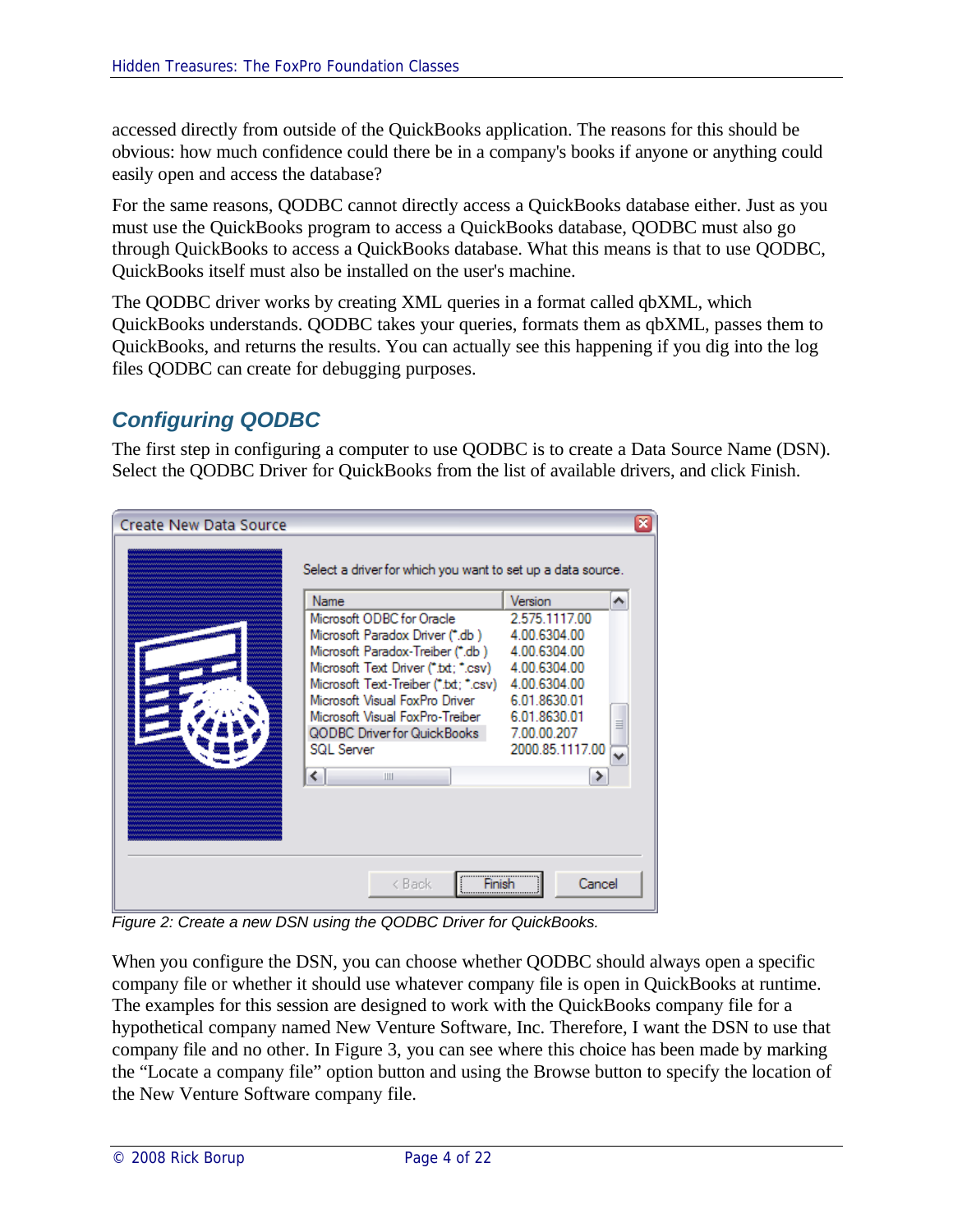| <b>O QODBC Driver for QuickBooks® Setup</b>                                                                                             |  |  |  |  |  |
|-----------------------------------------------------------------------------------------------------------------------------------------|--|--|--|--|--|
| Remote Connector<br><b>Online Edition</b><br>Advanced<br>Activate<br>About<br>General<br>Server Edition<br>Messages<br>Optimizer        |  |  |  |  |  |
| This is the ODBC data source setup. Select the company file you want to<br>read from:                                                   |  |  |  |  |  |
| $\Box$ Use the company file that's now open in QuickBooks                                                                               |  |  |  |  |  |
| C Locate a company file:                                                                                                                |  |  |  |  |  |
| kBooks\Company Files\New Venture Software, IncQBW  <br><b>Browse</b>                                                                    |  |  |  |  |  |
|                                                                                                                                         |  |  |  |  |  |
| Supply the system data source name you will use to externally connect to<br>QuickBooks.<br>Data Source Name: QODBC New Venture Software |  |  |  |  |  |
| Mode when opening                                                                                                                       |  |  |  |  |  |
| ● Same as company file                                                                                                                  |  |  |  |  |  |
| C Multi-user mode                                                                                                                       |  |  |  |  |  |
| Single-user mode                                                                                                                        |  |  |  |  |  |
| Test Connection to QuickBooks                                                                                                           |  |  |  |  |  |
| OK<br>Cancel<br>Help<br>Apply                                                                                                           |  |  |  |  |  |

*Figure 3: When you configure a DSN for QODBC, you choose whether to use the company file that's open in QuickBooks at runtime or whether to always open a specific company file.*

The next step is to name the DSN. If the DSN is configured to access a specific company file, I recommend including the name of the company in the name of the DSN. This makes it easier for you to be sure you're connecting to the desired company when you set up the ODBC connection in your program. In Figure 3, you can see the DSN is named QODBC New Venture Software.

The bottom portion of the QODBC setup dialog enables you to choose the mode to use when opening the QuickBooks company file. QuickBooks can open a company file either in multi-user mode for shared access or in single-user mode for exclusive access. In QuickBooks, some tasks can be done only in single-user mode, but it is unlikely your application will need to do any of those things programmatically so you'll normally want to choose multi-user mode. If you want QODBC to use whatever mode the QuickBooks company file happens to be in at runtime, choose Same as company file.

There are several other pages in the QODBC setup dialog, but you don't have to be concerned about them at this point. In most cases, establishing the settings on the General page is all it take to enable the connection to QuickBooks.

Use the Test Connection to QuickBooks button at the bottom of the General page to test the new connection. This launches QuickBooks, if it is not already running. By default, QuickBooks does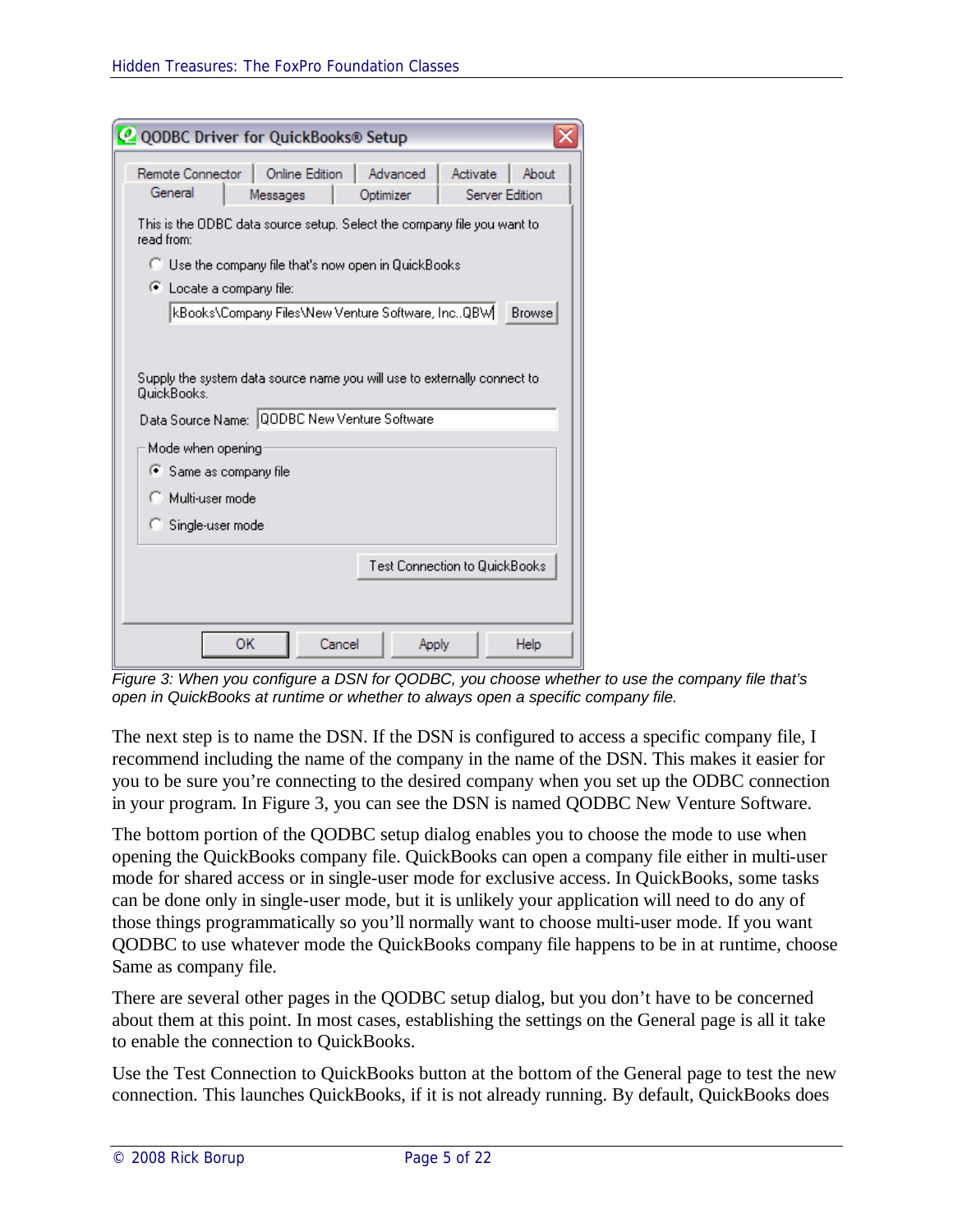not allow external applications to access a company file, so at this point you need to configure QuickBooks to allow access by QODBC.

## *Configuring QuickBooks for QODBC*

When QODBC connects to a company file for the first time, QuickBooks prompts you to allow access. When the Application Certificate dialog appears as shown in Figure 4, select the second option button to allow QODBC to access the company file even if QuickBooks is not already running. If the company file is set up to require logging in with a username, select the username QODBC should use to login.

|           | <b>QuickBooks - Application Certificate</b>                                                                                                                                                                                                                                                                                                                                         |
|-----------|-------------------------------------------------------------------------------------------------------------------------------------------------------------------------------------------------------------------------------------------------------------------------------------------------------------------------------------------------------------------------------------|
|           | An application is requesting access to the following QuickBooks<br>company file:<br><b>New Venture Software, Inc.</b><br>Access may include reading and modifying QuickBooks data as well as<br>enhancing the QuickBooks user interface.<br>The Application Calls Itself<br><b>FLEXquarters QODBC</b>                                                                               |
|           | Certificate Information<br>Description:<br>Dévelopér:<br>FLEXquarters.com LLC<br>Developer identity has been verified by:<br>VeriSign Class 3 Code Signing 2004 CA<br>QuickBooks Solutions Marketplace<br>Search for information about this application at the<br>← QuickBooks Solutions Marketplace<br>Do you want to allow this application to read and modify this company file? |
| O No      |                                                                                                                                                                                                                                                                                                                                                                                     |
|           | ⊙ Yes, always; allow access even if QuickBooks is not running                                                                                                                                                                                                                                                                                                                       |
| Login as: | Admin                                                                                                                                                                                                                                                                                                                                                                               |
|           | This application requires access to personal data such as Social Security Numbers<br>and customer credit card information.<br>Tell me more                                                                                                                                                                                                                                          |
|           | Cancel<br>Help<br>lontinue                                                                                                                                                                                                                                                                                                                                                          |
|           |                                                                                                                                                                                                                                                                                                                                                                                     |

*Figure 4: The first time you connect to a company file using QODBC, you need to tell QuickBooks to allow access.*

Note that the name of the application requesting access is FLEXquarters QODBC. Confirm that the correct company file name is shown at the top, then click the Continue button to complete the configuration.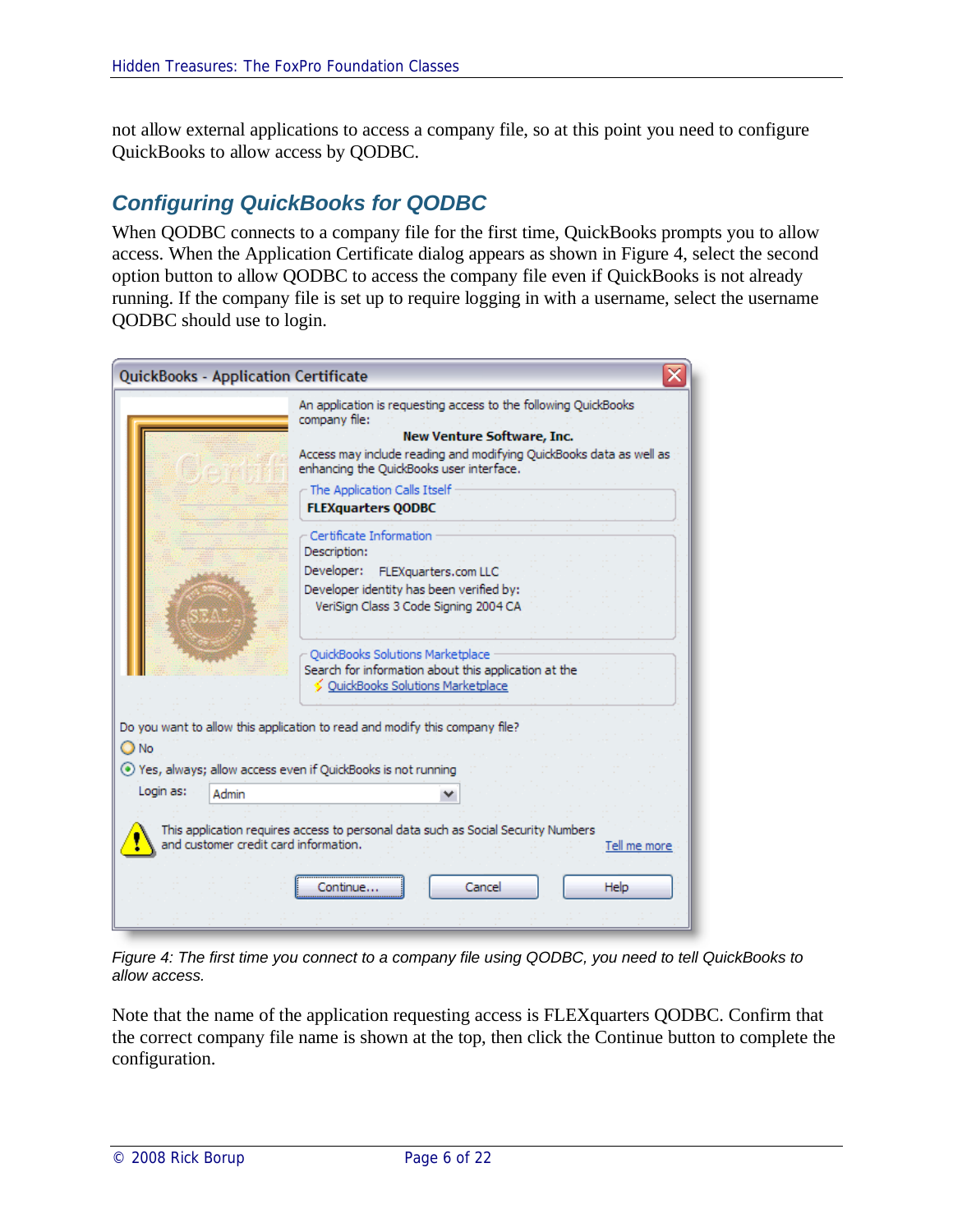With the company file now open in QuickBooks, you can review the connection information you just configured by opening the QuickBooks Preferences dialog from the Edit | Preferences menu, selecting Integrated Applications and choosing the Company Preferences page, as shown in Figure 5.

| <b>Preferences</b>                                                                                                                                                                                                          |                                    | Type a help question   Ask                                                                                                                                                                                                                                                                             | $\blacktriangledown$ How Do I? | ≅                                                    |
|-----------------------------------------------------------------------------------------------------------------------------------------------------------------------------------------------------------------------------|------------------------------------|--------------------------------------------------------------------------------------------------------------------------------------------------------------------------------------------------------------------------------------------------------------------------------------------------------|--------------------------------|------------------------------------------------------|
| 22<br>Accounting                                                                                                                                                                                                            | My Preferences                     | <b>Company Preferences</b>                                                                                                                                                                                                                                                                             |                                | <b>OK</b>                                            |
| Bills<br>Checking<br>소리제<br>Desktop View<br>Finance Charge<br>$\%$                                                                                                                                                          | here.                              | You can manage all applications that interact with this QuickBooks company file<br>Don't allow any applications to access this company file<br>Notify the user before running any application whose certificate has expired<br>Applications that have previously requested access to this company file |                                | Cancel<br>Help<br><b>Default</b>                     |
| <b>Pa</b> General<br>XŰ<br><b>Integrated Applications</b><br>Items & Inventory<br>Jobs & Estimates<br>Þ<br>۵g<br>Payroll & Employees<br>雹<br>Reminders<br>w<br>Reports & Graphs<br>Þ<br>Sales & Customers<br>분<br>Sales Tax | Allow Acc                          | <b>Application Name</b><br>۸<br>FLEXquarters QODBC<br>$\equiv$                                                                                                                                                                                                                                         | Properties<br>Remove           | <b>Also See:</b><br>General<br>Service<br>Connection |
| ضا<br>Send Forms<br>q<br>Service Connection<br>₹<br>Spelling<br><b>E</b><br>Tax: 1099<br><b>Time Tracking</b><br>围                                                                                                          | ← QuickBooks Solutions Marketplace | v<br>To learn more about applications that integrate with QuickBooks, go to the                                                                                                                                                                                                                        |                                |                                                      |

*Figure 5: The authorization for QODBC to open the QuickBooks company file can be found under Integrated Applications in the QuickBooks Preferences dialog.*

Select the FLEXquarters QODBC application name in the list and click the Properties button to view the access rights for this application. If necessary, the settings can be edited from the Properties dialog, as illustrated in Figure 6.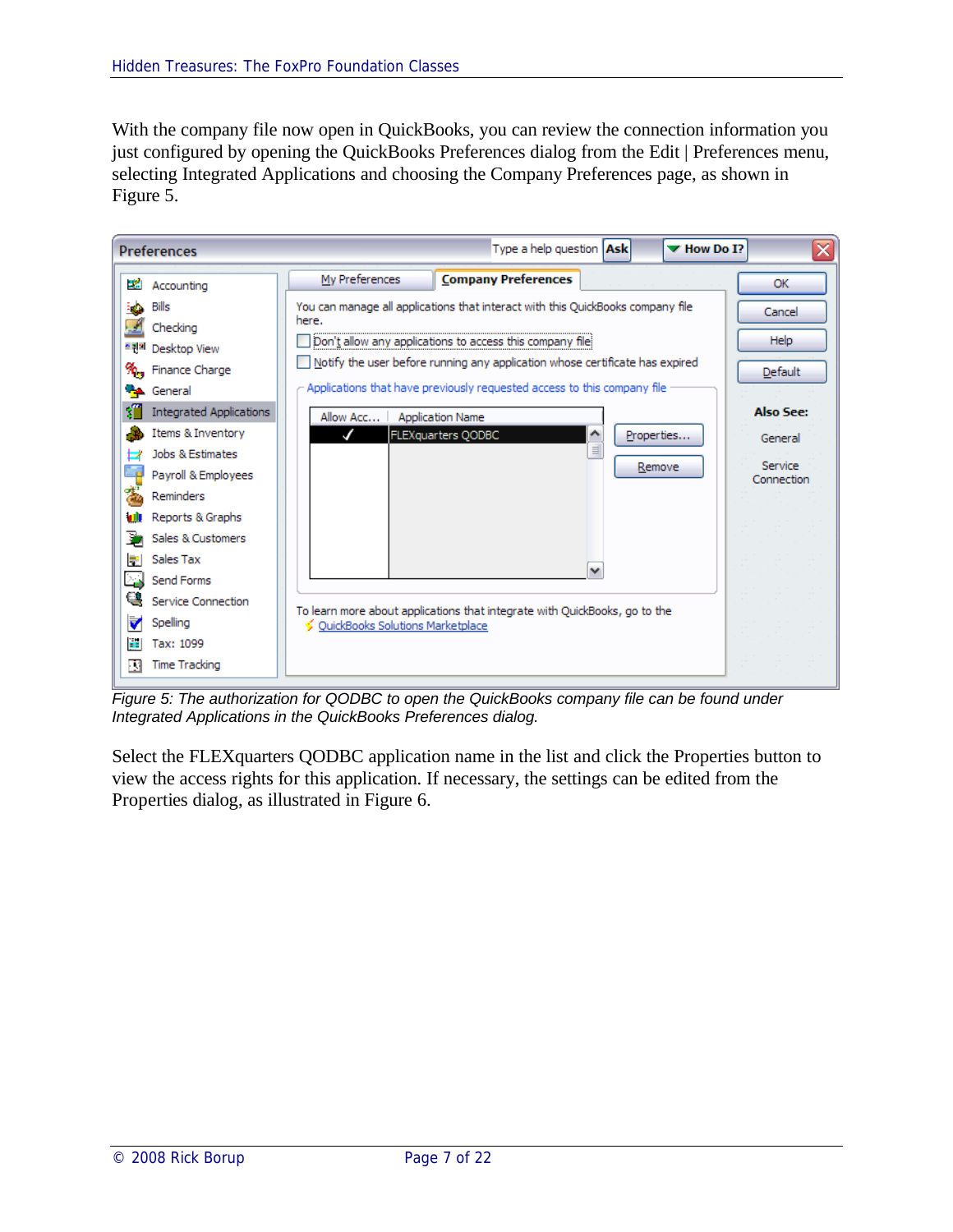| <b>Access Rights</b>          | <b>Details</b>                                                                                                                           |        |      |
|-------------------------------|------------------------------------------------------------------------------------------------------------------------------------------|--------|------|
|                               | Allow this application to read and modify this company file                                                                              |        |      |
| Prompt before allowing access |                                                                                                                                          |        |      |
|                               | $\vee$ Allow this application to login automatically                                                                                     |        |      |
| Login as:                     |                                                                                                                                          |        |      |
| Admin                         |                                                                                                                                          |        |      |
|                               | $\sqrt{\sqrt{2}}$ Allow this application to access Social Security Numbers,<br>customer credit card information, and other personal data |        |      |
| Tell me more                  |                                                                                                                                          |        |      |
|                               |                                                                                                                                          |        |      |
|                               | ОК                                                                                                                                       | Cancel | Help |

*Figure 6: The access rights can be edited from the Properties dialog.*

With the DSN configured and the appropriate access rights granted, the Test Connection process should now be showing a dialog indicating the test connection was successful.

| <b>QODBC Test Connection</b>             |  |  |  |  |  |  |
|------------------------------------------|--|--|--|--|--|--|
| Test Connection to QuickBooks Successful |  |  |  |  |  |  |
|                                          |  |  |  |  |  |  |

*Figure 7: This message tells you QODBC successfully connected to the QuickBooks company file.*

If the connection was unsuccessful, you can usually find out what's wrong by checking the QODBC log file. The Messages page of the QODBC Setup dialog provides access to this file. The Messages page is discussed in the Troubleshooting and Debugging section of this paper.

# **Using QODBC with Visual FoxPro**

Once you've created a DSN, configured the QODBC Driver, and configured QuickBooks to allow the connection, you're ready to start using QODBC with Visual FoxPro. As noted earlier, QODBC enables to you interact with a QuickBooks company file using standard SQL statements, just as you would with any other back-end database.

There are basically five steps involved in using QODBC programmatically. Following is an overview of these steps, along with some sample syntax for implementing them in Visual FoxPro.

• Establish a connection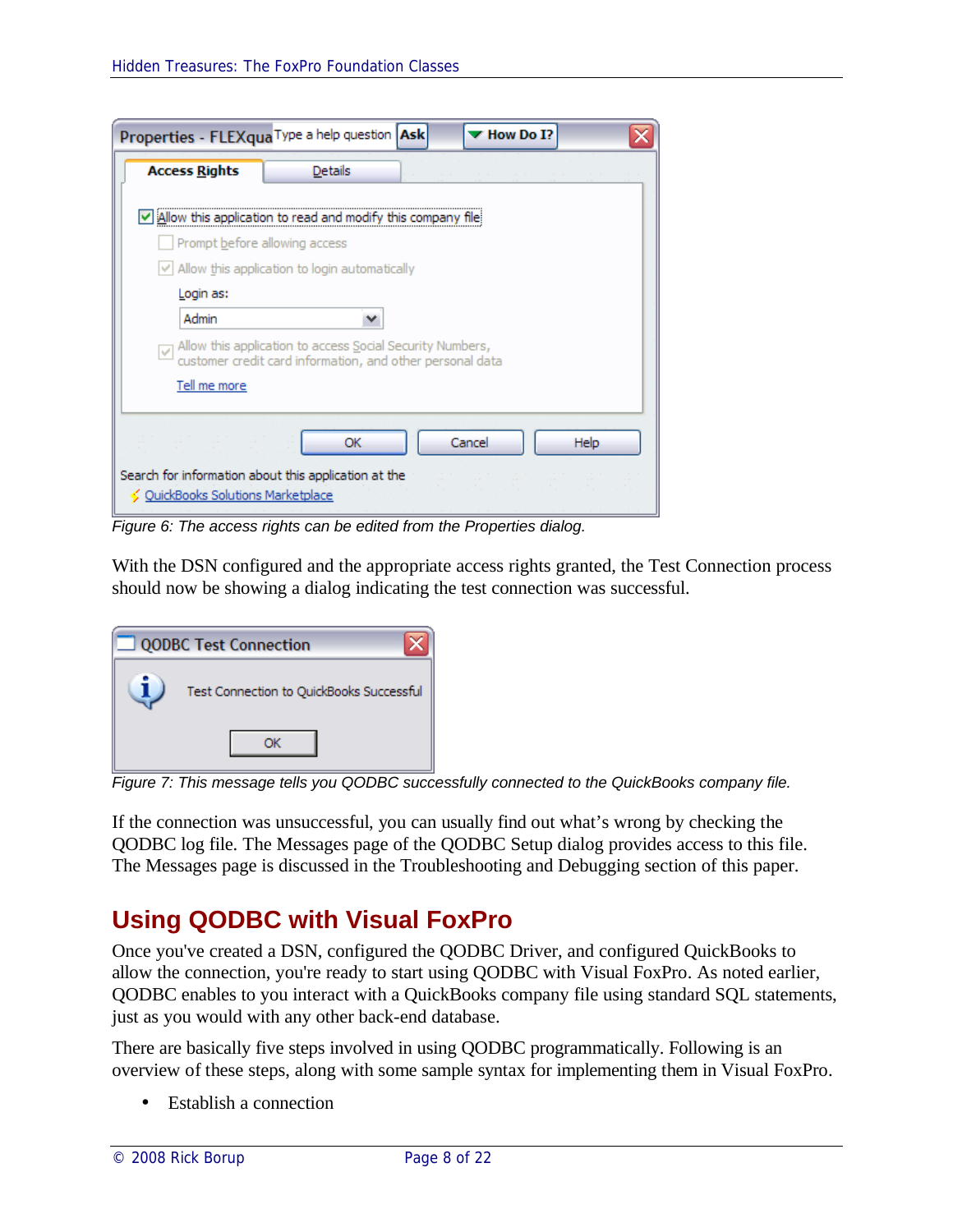**lnConnHandle = SQLSTRINGCONNECT( "dsn='Your QODBC DSN Name'; uid='Admin'; pwd='admin'")**

• Create a SOL statement

```
lcSQL = "SELECT SUM( AmountDue) as AmountDue FROM Bill WHERE isPaid = 0"
```
- Run the SQL statement **SQLEXEC( lnConnHandle, lcSQL, "csrBills")**
- Do something with the result

```
WAIT WINDOW "Amount due = " + STR( csrBills.AmountDue)
```
• Close the connection **SQLDISCONNECT( lnConnHandle)**

#### *QuickBooks Database Schema*

Before you can any useful work with a QuickBooks company file, you need to know something about the QuickBooks database schema. At a minimum you need to know the names of the tables and the names of the columns they contain, and which tables contain the data you are interested in. In some cases you also need to be aware of the relationship between certain tables.

The QuickBooks database schema is fairly complex and can be somewhat intimidating until you become familiar with it. One way to explore it is to get a connection to the database and then run the SQLTABLES( ) and SQLCOLUMNS( ) functions on it.

```
lnConnHandle = SQLSTRINGCONNECT("dsn=QODBC New Venture Software;uid='Admin';pwd='admin'")
SQLTABLES( lnConnHandle, 'table', 'csrTables')
BROWSE
```
This gives you a list of the tables in the database, as shown in Figure 8.

|    | <b>IIII</b> Csrtables<br>÷.  |                                         |              |                                                                                                                         |   |  |
|----|------------------------------|-----------------------------------------|--------------|-------------------------------------------------------------------------------------------------------------------------|---|--|
|    | Table cat                    | Table name                              | Table type!  | <b>Remarks</b>                                                                                                          |   |  |
|    | $\blacktriangleright$ 100DBC | Account                                 | TABLE        | Chart of Accounts List Table                                                                                            |   |  |
|    | loopbc:                      | ARRefundCreditCard                      | TABLE        | Accounts Receivable Refund CreditCard                                                                                   |   |  |
|    | <b>QODBC</b>                 | ARRefundCreditCardRefundAppliedTo:TABLE |              | Accounts Receivable Refund CreditCard                                                                                   |   |  |
|    | loodbc                       | Bill                                    | <b>TABLE</b> | Main Bill Table; used to pay bills, or write checks that do not apply to existing bills                                 |   |  |
|    | QODBC                        | BillExpenseLine                         | TABLE        | Provides expense line detail for a bill expense; contains all the information included in the Main Bill Expense Table   |   |  |
|    | laadbc.                      | BilltemLine                             | TABLE        | Provides line item detail for a bill expense; contains all the information included in the Main Bill Expense Table      |   |  |
|    | <b>QODBC</b>                 | BillLinkedTxn                           | TABLE        | Bills Paid, Re-imbursed Expense Used/Not Used, Checks Used to Pay Bill; directly tied to the Main Bill Table            |   |  |
|    | <b>QODBC</b>                 | BillingRate                             | TABLE        | <b>Billing Rate Header</b>                                                                                              |   |  |
|    | QODBC                        | BillingRateLine                         | TABLE        | Billing Rate Lines - Per item                                                                                           |   |  |
|    | OODBC:                       | BillPaymentCheck                        | TABLE        | Main table of Bill Payments paid by Checks                                                                              |   |  |
|    | QODBC                        | BillPaymentCheckLine                    | TABLE        | Provides line detail for a bill payment by check; contains all the information included in the Main Bill Payment Check. |   |  |
|    | <b>QODBC</b>                 | BillPaymentCreditCard                   | TABLE        | Main table of Bill Payments paid by Credit Card                                                                         |   |  |
|    | <b>QODBC</b>                 | BillPaymentCreditCardLine               | TABLE        | Provides line detail for a bill payment by credit card; contains all the information included in the Main Bill Payment  |   |  |
|    | QODBC                        | <b>BillToPay</b>                        | TABLE        | List of Bills to Pay                                                                                                    |   |  |
|    | QODBC                        | BuildAssembly                           | TABLE        | BuildAssembly                                                                                                           |   |  |
|    | <b>QODBC</b>                 | BuildAssemblyComponentItemLine          | TABLE        | <b>Build Assembly Component</b>                                                                                         |   |  |
|    | QODBC                        | Charge                                  | TABLE        | Statement Charges Table                                                                                                 |   |  |
|    | loodbc-                      | ChargeLinkedTxn                         | TABLE        | Statement Charge Linked Transactions                                                                                    |   |  |
|    | <b>QODBC</b>                 | <b>Check</b>                            | TABLE        | Manual Checks NOT used to pay bills ONLY                                                                                |   |  |
|    | loodbc                       | CheckExpenseLine                        | TABLE        | Provides expense line detail for a check; contains all the information included in the Main Check Table                 |   |  |
|    | OODBC:                       | CheckItemLine                           | TABLE        | Provides line item detail for a check; contains all the information included in the Main Check Table                    |   |  |
|    | loodbc.                      | Class                                   | TABLE        | Class List Table                                                                                                        |   |  |
|    | QODBC                        | ClearedStatus                           | TABLE        | Insert Only Cleared Status Table                                                                                        | v |  |
| ∎≺ |                              | Ш                                       |              | $\blacktriangleright$                                                                                                   |   |  |

*Figure 8: You can list the tables in a QuickBooks company file database by using the SQLTABLES() function.*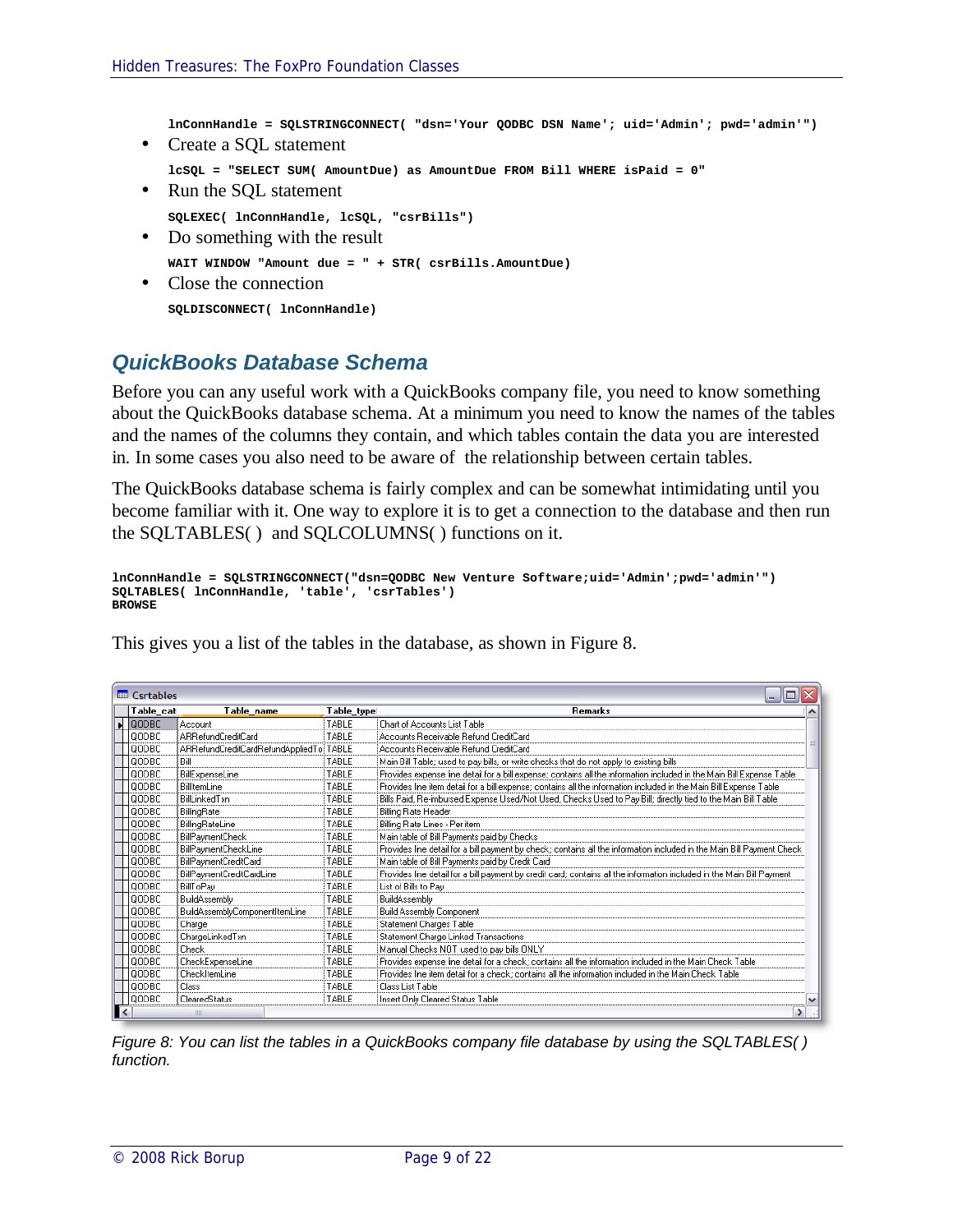Choose a table to explore, and run the SQLCOLUMNS( ) function on it. For example, you can see from Figure 8 that the Account table contains the chart of accounts, which seems like a good place to start. Run the following code to create a cursor of the columns in the Account table.

**SQLCOLUMNS( lnConnHandle, 'Account', 'FoxPro', 'csrColumns')**

Browsing the result enables you to see the column names and data types for the Account table.

| <b>ED</b> Csrcolumns      |                                |        |  |
|---------------------------|--------------------------------|--------|--|
| Field_name                | Field_type Field_len Field_dec |        |  |
| LISTID                    | С                              | 36     |  |
| TIMECREATED               |                                |        |  |
| TIMEMODIFIED              |                                | 8      |  |
| EDITSEQUENCE              |                                | 16     |  |
| <b>NAME</b>               |                                | 31     |  |
| <b>FULLNAME</b>           |                                | 159    |  |
| <b>ISACTIVE</b>           |                                |        |  |
| PARENTREFLISTID           |                                | 36<br> |  |
| PARENTREFFULLNAME         |                                | 159    |  |
| SUBLEVEL                  |                                |        |  |
| ACCOUNTTYPE               |                                | 21     |  |
| SPECIALACCOUNTTYPE        |                                | 30     |  |
| ACCOUNTNUMBER             |                                |        |  |
| BANKNUMBER                |                                | 25     |  |
| DESC                      |                                | 200    |  |
| <b>BALANCE</b>            |                                | 13     |  |
| TOTALBALANCE              | Ν                              | 13     |  |
| TAXLINEINFORETTAXLINEID   |                                |        |  |
| TAXLINEINFORETTAXLINENAME | ŧМ                             |        |  |
| CASHFLOWCLASSIFICATION    | ŧС                             |        |  |
| OPENBALANCE               | N                              | 13!    |  |
| OPENBALANCEDATE           | D                              |        |  |
|                           |                                |        |  |
|                           |                                |        |  |
|                           |                                |        |  |

*Figure 9: Running SQLCOLUMNS( ) on the Account table creates a cursor of the column names and data types.*

Don't forget to disconnect from the QuickBooks database when you're done exploring.

**SQLDISCONNECT( lnConnHandle)**

Using SQLTABLES( ) and SQLCOLUMNS( ) is instructive, but somewhat tedious. Fortunately, there is another way to learn about the QuickBooks database schema. The QODBC website includes an extensive, interactive reference that documents the schema is great detail.

The tables in a QuickBooks database can be categorized according the type of data the contain, as summarized in the following table. List table, transaction tables and information tables comprise the physical tables in the database. The fourth category, View Tables, are views that pull data from one or more of the tables in the database.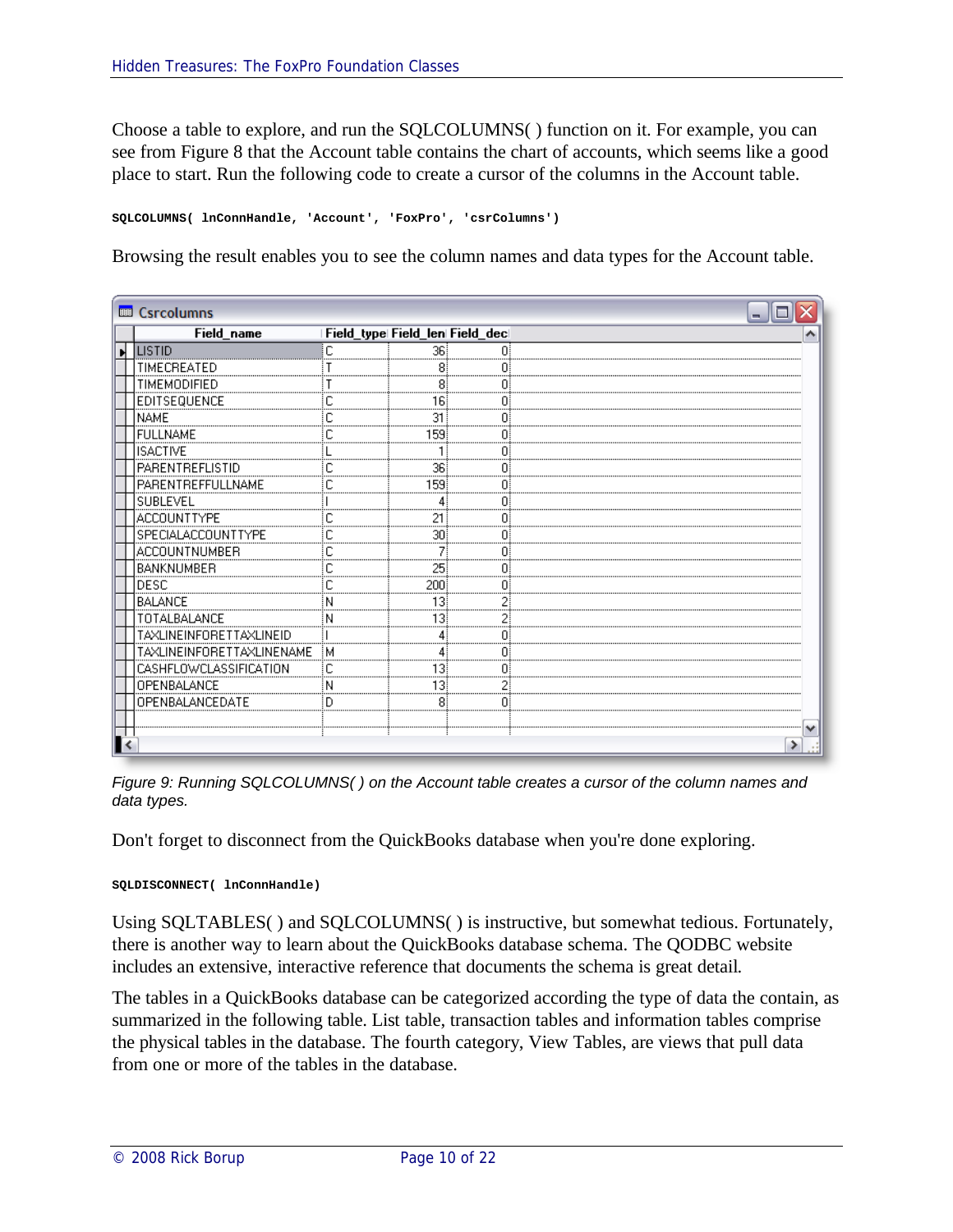| Category                  | <b>Examples</b>                           |
|---------------------------|-------------------------------------------|
| <b>List tables</b>        | Account, Customer, Item,                  |
| <b>Transaction tables</b> | Bill, Check, Credit Card Charge, Deposit, |
| <b>Information tables</b> | Company, Preferences,                     |
| <b>View tables</b>        | Sales (custom QODBC "combination table")  |

You'll see this categorization when you dig into the table documentation on the QODBC website. Start from the home page at www.qodbc.com. Choose QODBC Technical Reference from the Quick Links, then click the Data Layouts link on that page. The data layouts may differ by country, so click the link for the country you're working with. In this session I'm using the documentation for the U.S. version of QuickBooks.

Clicking the country link takes you to a Tables and Reports Overview page, where you'll find a short paragraph and a link to each of the categories of tables mentioned above.<sup>2</sup> Clicking the link for a particular category takes you to a list of the tables in that category. For example, clicking the List Tables link takes you to a page that shows all of the tables in the List category, which includes the Account table.

The coolest thing they've done with this website is to provide an interactive reference for each table based on a screenshot of an actual form in QuickBooks itself. As a user of QuickBooks, you are probably already familiar with these forms. The interactive tool shows the screenshot of the form on the left and a list of column names on the right. Moving the mouse over a column name on the right automatically highlights the corresponding field on the form to the left. In this way, you can learn which fields on a form are bound to which columns in the QuickBooks database.

This is a truly excellent learning tool. Figure 10 shows the interactive webpage for the Account table from the QODBC website.<sup>3</sup> Hovering the mouse over the column name AccountNumber on the right highlights the corresponding field on the screen with a red outline. Similarly, hovering the mouse over the AccountType column name highlights that field on the form, and so on down the list.

<sup>&</sup>lt;sup>2</sup> The direct URL to this page for US data layouts is http://doc.qodbc.com/qodbc/Qodbc\_20\_us.html.

<sup>&</sup>lt;sup>3</sup> From http://doc.qodbc.com/qodbc/20/tables/qbview\_d\_account1207.html?qbviewd\_id=1. Copyright © 2008 FLEXquarters.com LLC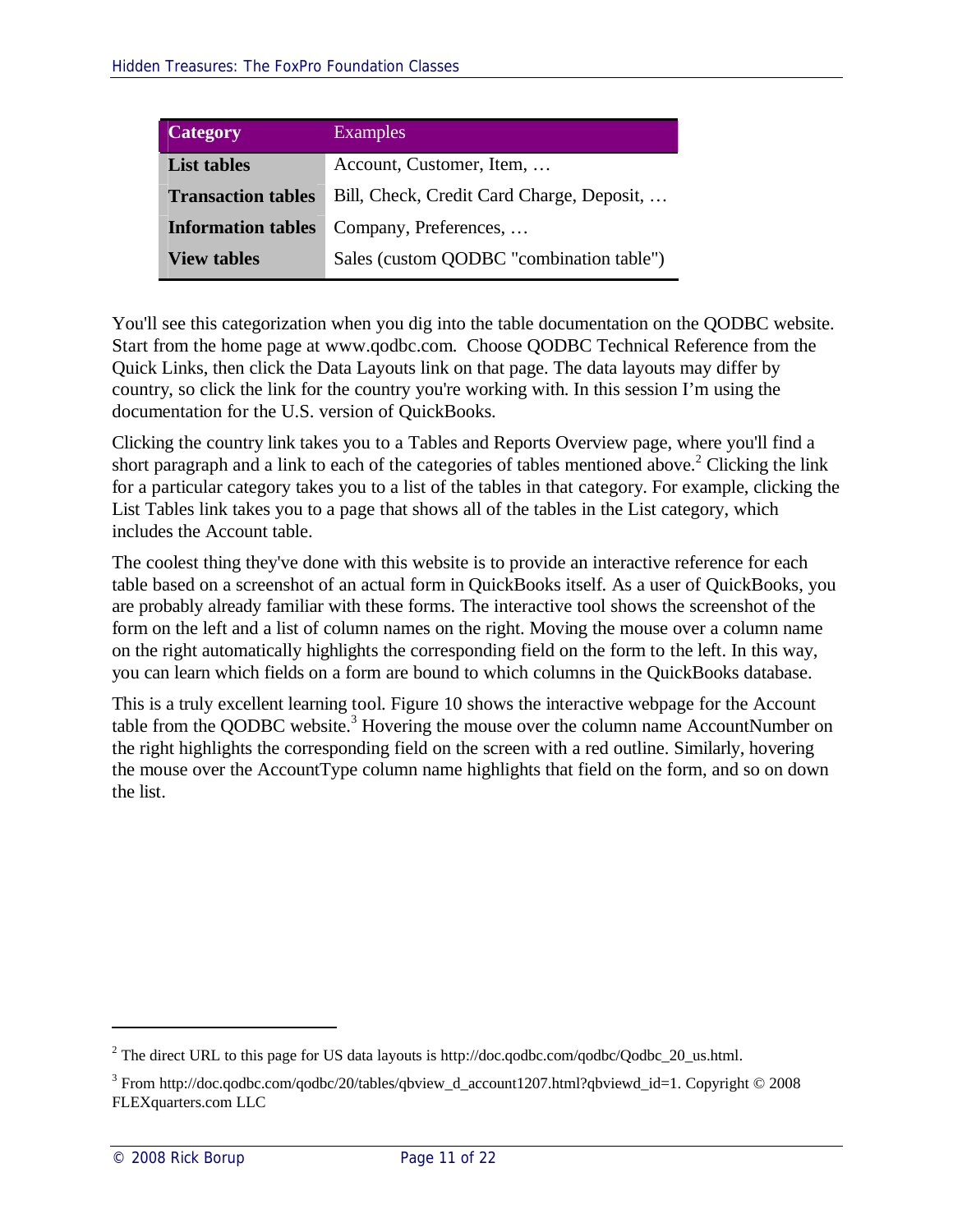|                                               |                                                                                                                                   | <b>QUICKBOOKS VIEW:</b><br>Lists>Chart of Accounts>Account>New (Edit) | <b>Account</b>                                                                       |
|-----------------------------------------------|-----------------------------------------------------------------------------------------------------------------------------------|-----------------------------------------------------------------------|--------------------------------------------------------------------------------------|
|                                               |                                                                                                                                   | (Use mouseover to highlight fields)                                   |                                                                                      |
| <b>Edit Account</b><br><b>Bark</b><br>Iype    | Number 1010                                                                                                                       | Ask a help question Ask - Phow Do 17<br>m                             | ×                                                                                    |
| General Info<br>None<br>Bank Acot.<br>TagLine | Orane Info<br>Chedáng<br>P Subscrount of 1000 BANK<br>Description Main Checking Account<br>06238-699<br><unessigned></unessigned> | Carcal<br>Account is<br><b>inactive</b>                               | AccountNumber<br>Account Type<br>Name<br>FullName<br><b>ParentRefFullNam</b><br>Desc |
|                                               | Retrard tee to prder chepks when I print check number<br>Order Chedo                                                              |                                                                       | <b>BankNumber</b>                                                                    |

*Figure 10: The QODBC website provides an interactive tool showing which fields in a QuickBooks table correspond to which fields on the QuickBooks form.*

Once you've gained enough familiarity with the QuickBooks database schema, you're ready to start writing code to read and write data. The session downloads include several pieces of code illustrating how to do this. Some of that code is reproduced in this paper. In other places I refer to code in the downloads even though it's not reproduced here in the paper.

## *Reading data from QuickBooks*

This section gives several examples of how to read various types of data from a QuickBooks database using QODBC. The code presented here is taken from the program QODBC\_Fetch, which is included in the session downloads. Please note that the code in this program is designed for illustration purposes only and is not intended to be run as a complete program.

As always, the first step is to establish a connection to the QuickBooks database and store the connection handle for further use. I'm using a public variable here because I want the connection handle to remain in scope throughout the session, even though I'm not running all the code as a complete program.

```
PUBLIC gnConnHandle
gnConnHandle = SQLSTRINGCONNECT("dsn=QODBC New Venture Software;uid='Admin';pwd='admin'")
```
With the connection established, you can retrieve and browse the contents of the Account table like this:

```
*-------------
* All accounts
*-------------
```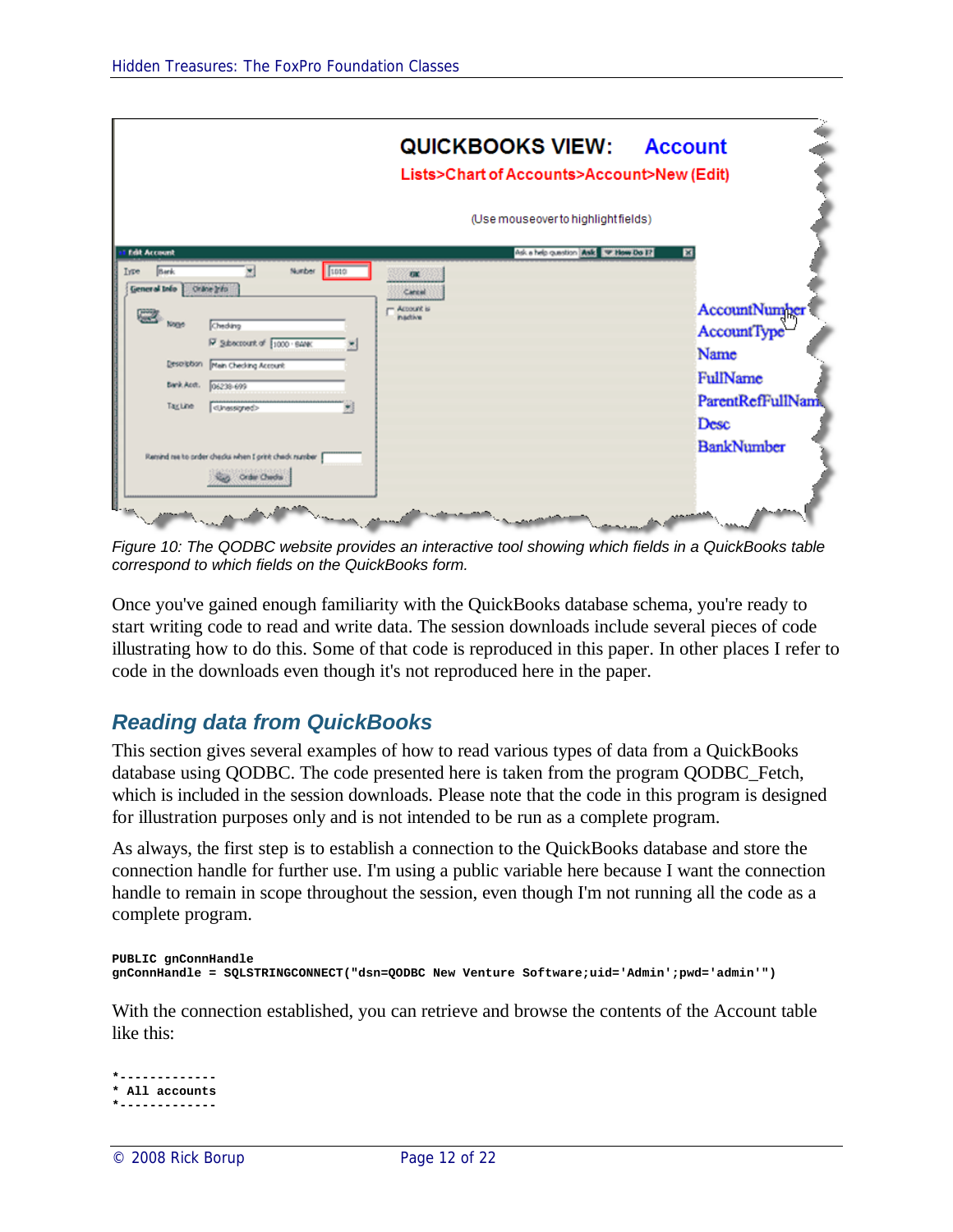```
lcSQL = "SELECT * FROM account"
SQLEXEC( gnConnHandle, lcSQL, "csrAccounts")
BROWSE
USE IN csrAccounts
```
To retrieve only selected columns, change the SQL Select statement and run the same code.

**lcSQL = "SELECT AccountNumber, Name, Balance FROM account"**

Suppose you want to retrieve all unpaid bills. Knowing the appropriate table and column names, you can construct a conditional Select statement with a 'where' clause.

```
*-----------------
* All unpaid bills
*-----------------
lcSQL = "SELECT VendorRefFullName, DueDate, AmountDue, ispaid FROM Bill where isPaid = 0"
SQLEXEC( gnConnHandle, lcSQL, "csrUnpaidBills")
BROWSE
USE IN csrUnpaidBills
```
Or you might want to pull all unpaid bills that are due before a certain date.

```
*-------------------------------------------
* All unpaid bills due before a certain date
         *-------------------------------------------
lcSQL = "SELECT VendorRefFullName, DueDate, AmountDue FROM Bill " + ;
         "where isPaid = 0 and DueDate <= {d '2008-02-29'}"
SQLEXEC( gnConnHandle, lcSQL, "csrUnpaidBillsByDate")
BROWSE
USE IN csrUnpaidBillsByDate
```
Note the format of the date in the above code. This is the format recommended by QODBC.

The following code shows how to pull all deposits from an account named 'Business Checking Account'. In the Deposit table, the full name of the account is stored in the column named DepositToAccountRefFullName.

```
*---------------------------------------------
* All deposits for 'Business Checking Account'
*---------------------------------------------
lcSQL = "SELECT TxnDate, DepositTotal as amount FROM Deposit " + ;
       "where DepositToAccountRefFullName = 'Business Checking Account' order by 1"
SQLEXEC( gnConnHandle, lcSQL, "csrDeposits")
BROWSE
USE IN csrDeposits
```
Pulling information for checks written is not quite as straightforward. Internally, QuickBooks differentiates between manual checks and checks written to pay a bill, and the two are stored in different tables. To retrieve checks data, you need to specify which table you want to access.

This code retrieves all manual check drawn on the account named 'Business Checking Account'.

```
*-------------------------------------------------------
* All manual checks drawn on 'Business Checking Account'
*-------------------------------------------------------
lcSQL = "SELECT TxnDate, RefNumber, Amount FROM Check " + ;
        "where AccountRefFullName = 'Business Checking Account' order by 1, 2"
SQLEXEC( gnConnHandle, lcSQL, "csrChecks")
BROWSE
```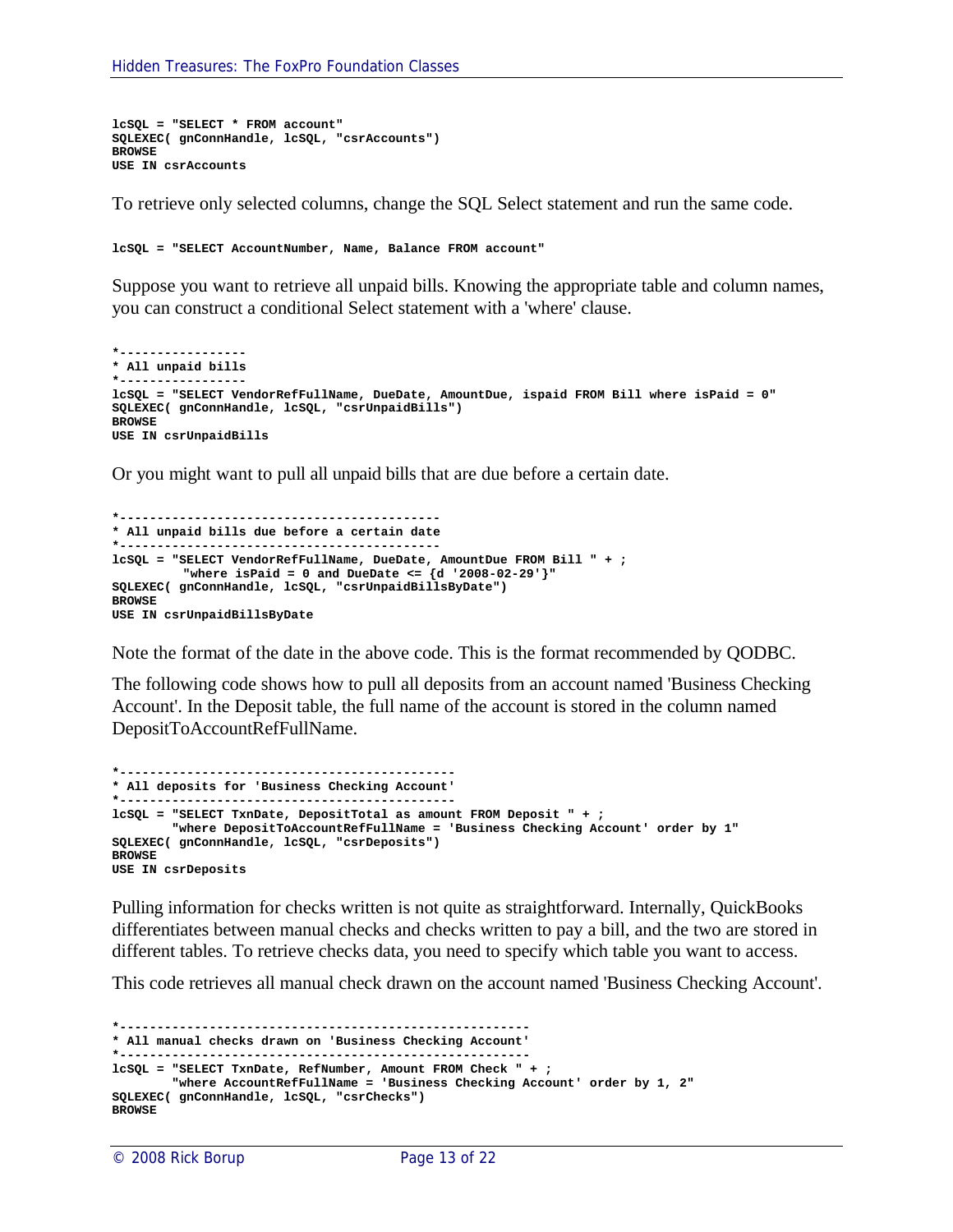**USE IN csrChecks**

The code to pull checks written to pay bills is the same except for the name of the table.

```
*-------------------------------------------------------------
* All bill payment checks drawn on 'Business Checking Account'
              *-------------------------------------------------------------
lcSQL = "SELECT TxnDate, RefNumber, Amount FROM BillPaymentCheck " + ;
        "where BankAccountRefFullName = 'Business Checking Account' order by 1, 2"
SQLEXEC( gnConnHandle, lcSQL, "csrBillPaymentChecks")
BROWSE
USE IN csrBillPaymentChecks
```
When finished, close the connection.

**SQLDISCONNECT( gnConnHandle)**

You can find more examples in program QODBC\_Fetch.prg in the session downloads.

#### *Writing data to QuickBooks*

Writing data to QuickBooks is similar to reading, except of course you use SQL INSERT statements instead of SQL SELECT. However, there are a few intricacies involved in writing data that you'll find yourself repeating time after time—formatting data for SQL INSERT, for example—so it makes sense to encapsulate these things in a class whose methods can be called whenever needed.

The session downloads include a class named clsQuickBooks for this purpose. This class includes methods for connecting and disconnecting from a data source, getting an account name from its account number, formatting dates and strings for use in a SQL statement, creating SQL statements to insert checks and deposit items, and more.

The code that follows is taken from the program QODBC\_Insert, which is also included in the session downloads. QODBC\_Insert creates an instance of clsQuickBooks and calls its methods in various places. Like the code in QODBC\_Fetch, the code in QODBC\_Insert is designed for illustration purposes only and is not intended to be run as a complete program.

The first thing QODBC\_Fetch does is to create an instance of clsQuickBooks and call its Connect method to connect to the QuickBooks database.

```
PUBLIC goQuickBooks as clsQuickBooks
goQuickBooks = NEWOBJECT( "clsQuickBooks", "clsFoxConQuickBooks.prg")
lcDSN = "QODBC New Venture Software"
lcUsername = "Admin"
lcPassword = "admin"
goQuickBooks.Connect( lcDSN, lcUsername, lcPassword)
```
The goQuickBooks object is public so it stays in scope in the calling code while I run through the various demonstrations during the session. Among other things, this object stores the connection handle in its nConnHandle property, which is then used internally by the object's other methods.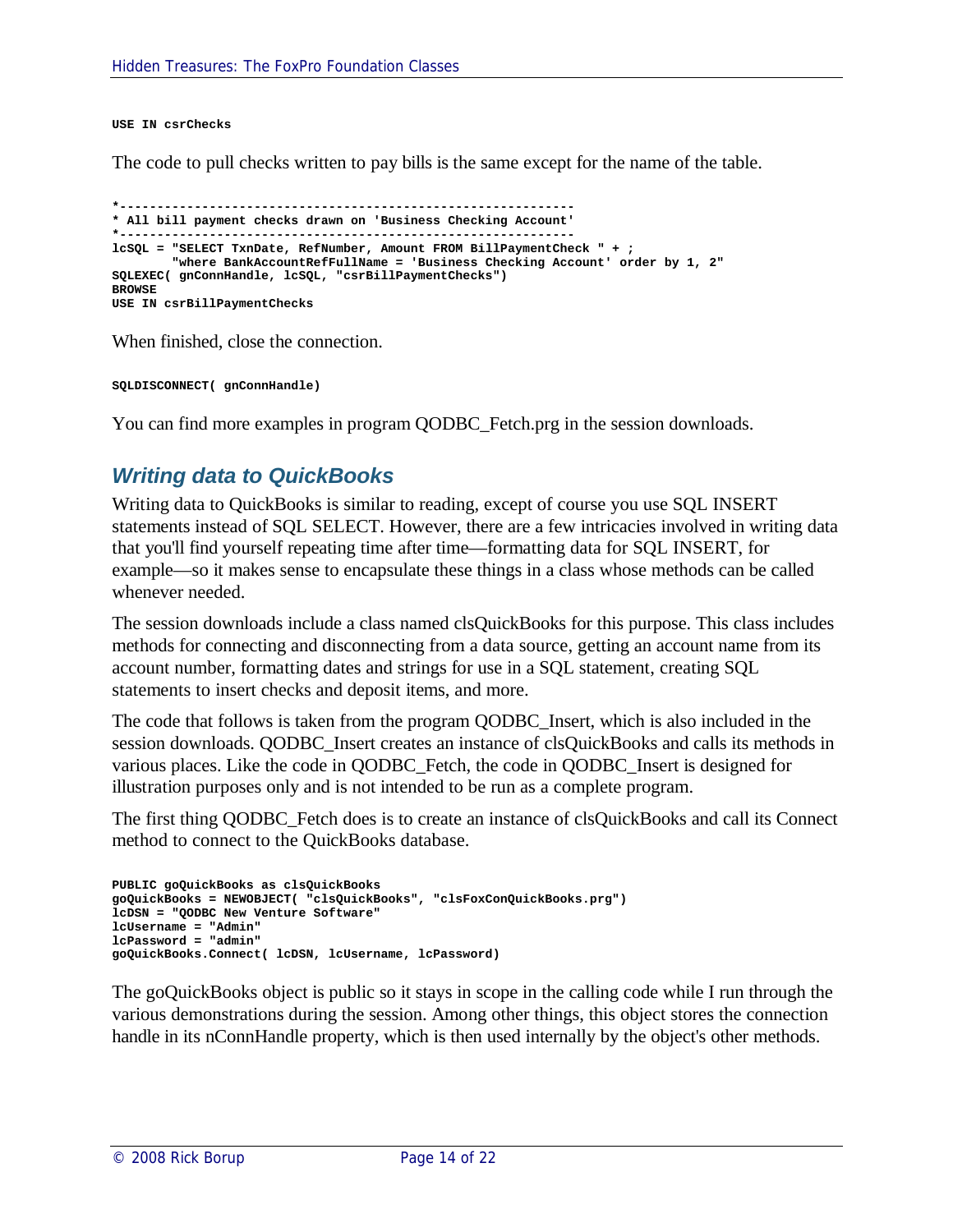#### **Working with checks**

Inserting checks into a QuickBooks database is fairly straightforward, but there is more data involved than you might expect. A check requires not only the name of the payee, a date, and an amount, but also the QuickBooks account representing the bank account on which the check is drawn and the QuickBooks expense account against which the check is to be charged. In addition, a check may also have a check number, a check memo, and an expense memo. Each of these requires an individual variable in your code.

When you insert a check into QuickBooks, you insert it into the CheckExpenseLine table. This table references the bank account and the expense account by name, not by account number. Account numbers are optional in QuickBooks, but if they are used you'll need a way to look up the corresponding QuickBooks full reference name. The clsQuickBooks class provides a method called GetAccountNameFromNumber( ) for this purpose.

QuickBooks rejects an attempt to insert a check into the CheckExpenseLine table if the name of the payee does not already exist in QuickBooks' list of names. If you use QuickBooks, you know that the concept of a name is fundamental to its design. A name can be a vendor, a customer, an employee, or an other name.

In order to avoid errors at runtime, your code can check to be sure the payee names exists before attempting to insert a check payable to that payee. The clsQuickBooks class provides a method called CheckIfNameExists( ) for this purpose. If the name does not exist, you can inform the user of the exception and let them rectify it outside your application, or you can call the InsertName( ) method to add the name programmatically.

In the sample program QODBC\_Insert, the code to insert a check is organized into logical pieces. The first part sets up variables for the account names and numbers.

```
LOCAL lcBankAcctName, lcBankAcctNbr, lcExpenseAcctName, lcExpenseAcctNbr
lcBankAcctNbr = "1000"
lcBankAcctName = ""
lcExpenseAcctNbr = "6200"
lcExpenseAcctName = ""
```
As you can see, the sample code uses literals to establish the account numbers. In a real application, the account numbers would probably be passed in as parameters. The assumption is that while the account numbers are known, the account names are not and therefore need to be looked up, as shown in the following code.

```
* Get name of bank account number 1000 (s/b 'Business Checking Account')
lcBankAcctName = goQuickBooks.GetAccountNameFromNumber( lcBankAcctNbr)
* Get name of expense account number 6200 (s/b 'Continuing Education')
lcExpenseAcctName = goQuickBooks.GetAccountNameFromNumber( lcExpenseAcctNbr)
```
The next part sets up the variables for the rest of the data required to insert a check.

```
LOCAL lcCheckNumber, lcPayeeName, lnAmount, lcCheckMemo, ;
     lcExpenseMemo, llIsToBePrinted, llFQSaveToCache, ldDate
lcCheckNumber = "1003"
lcPayeeName = "ABC TRAINING CO."
lnAmount = 476.61
ldDate = {^2008-02-23}
```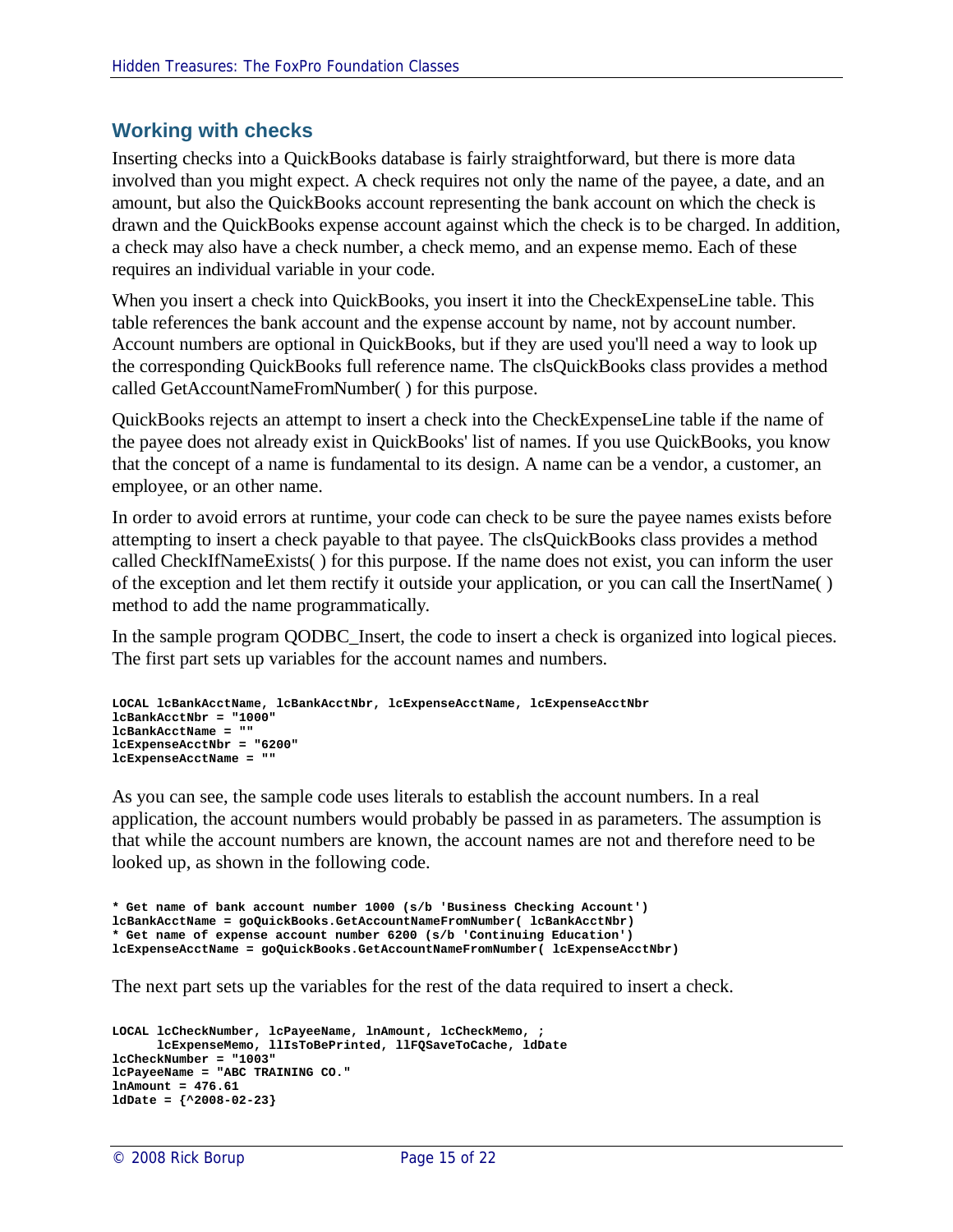```
lcCheckMemo = "VFP FOR DUMMIES"
lcExpenseMemo = "VFP FOR DUMMIES"
llIsToBePrinted = .F.
llFQSaveToCache = .F.
```
Again, for illustration purposes, the values for these variables are set from literals. In a real application they would typically come from some other source.

The last two variables deserve special mention. The llIsToBePrinted variable determines whether QuickBooks marks the check as needing to be printed. If you want to assign a specific check number when you insert the check using QODBC, set this variable to False. If you set it to True, QuickBooks assigns the next sequential check number when the check is printed.

The llFQSaveToCache variable tells QODBC whether or not to cache this transaction. When inserting a single check, set this value to False. The need for this variable becomes apparent when you insert a multi-item deposit, which is discussed below.

With all the variables and their values in place, the code makes a call to the InsertCheckLine() method on the goQuickBooks object. This method takes care of some required data formatting tasks and then creates and executes the SQL INSERT statement.

```
goQuickBooks.InsertCheckExpenseLine( lcBankAcctName, ;
                                      lcCheckNumber, ;
                                     lcPayeeName, ;
                                     lnAmount, ;
                                     ldDate, ;
                                     lcCheckMemo, ;
                                     lcExpenseAcctName, ;
                                     lcExpenseMemo, ;
                                     llIsToBePrinted, ;
                                     llFQSaveToCache)
```
The InsertCheckLine( ) method checks the return value from the SQLEXEC call to the ODBC driver, and returns True if it succeeded and False if it failed. This enables the calling method to take action as appropriate in the event of an error.

#### **Working with deposits**

Working with deposits is similar to working with checks. The data requirements are a little different, and there is the additional complication that a deposit might consist of only one deposited item or it might comprise several deposited items. For example, when you deposit your paycheck, that's a single deposit item. On the other hand, when a rental property owner deposits several rent checks from tenants, that's multiple deposit items in a single deposit.

The code for inserting a deposit is much like the code for inserting a check. The entire sample code can be found in the QODBC\_Insert program under "Working with deposits", so I won't reproduce it here. One thing that does need discussion, however, is the setting of the cache flag.

When you insert a deposit, you insert a row into the DepositLine table. The DepositLine table stores information about each deposited item. Internally, QuickBooks also inserts a new row into the Deposit table, which is kind of a header record for deposits. Although I didn't mention it above, the same sort of thing happens when you insert a check into the CheckExpenseLine table: QuickBooks automatically inserts a row into the Check table as well.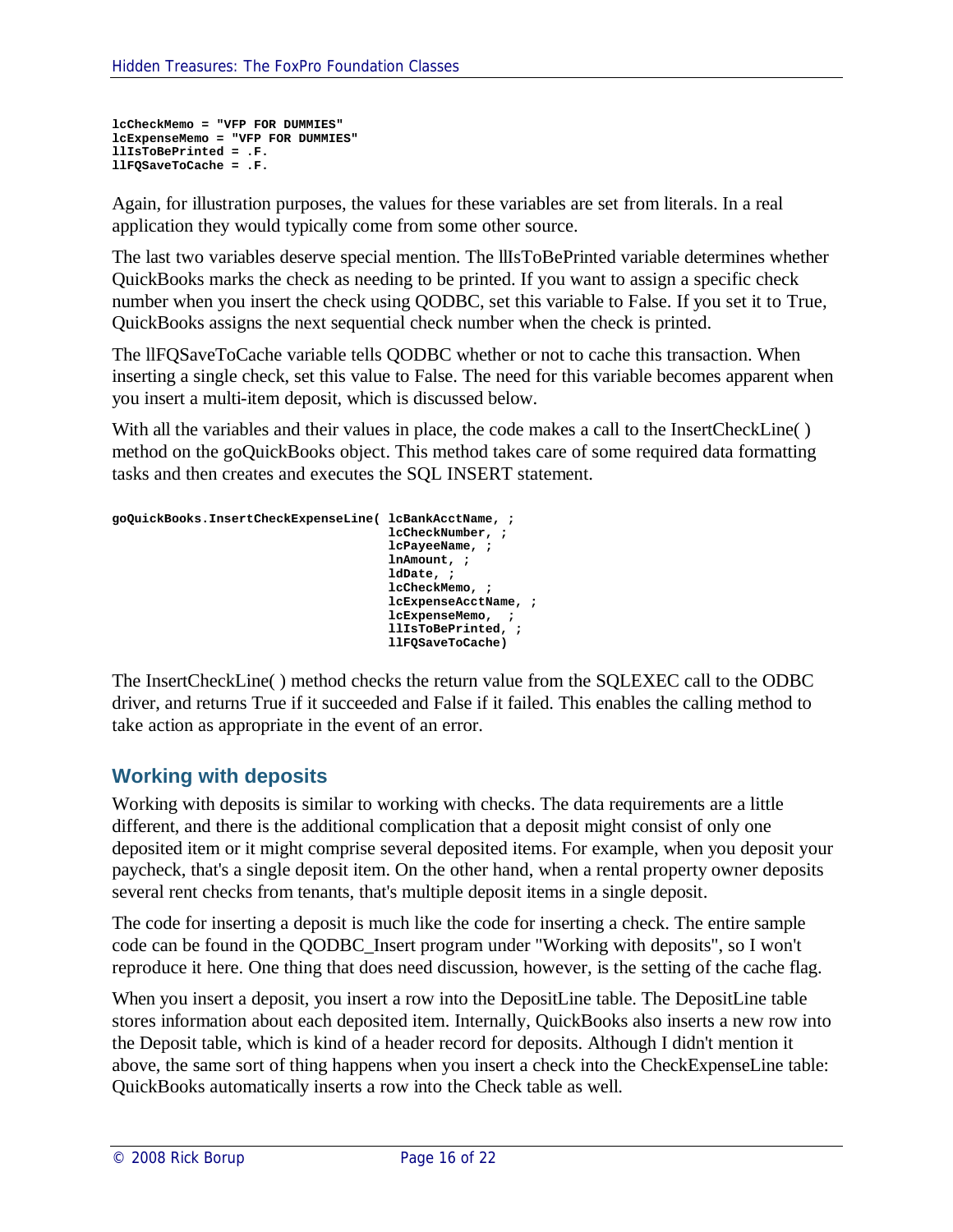When you're working with a single deposit item, one row in the DepositLine table corresponds to one row in the Deposit table. Both are created at the same time, so there's no need for QODBC to cache anything.

However, when working with multiple deposit items, several rows in the DepositLine table correspond to only one row in the Deposit table. The catch is that items are inserted one into the DepositLine table one at a time, but the row for the Deposit table cannot be built until the last DepositLine row has been inserted. To handle this, QODBC provides the cache flag. If this flag is set True, QODBC caches the item being inserted. When the flag is set to False, QODBC processes the item and any previously cached items as a single transaction.

In the sample code, the cache flag is passed to QODBC via the llFQSaveToCache variable. To insert a multiple item deposit, set llFQSaveToCache to True for all but the last item, and set it to False for the last item. When the last item is inserted, QODBC submits the entire transaction to the database, thus establishing the one to many relationship between the many explicitly inserted rows in the DepositLine table and the one internally generated row in the Deposit table.

## **QODBC Stored Procedures**

QODBC also comes with several stored procedures you can use. Although Visual FoxPro provides the SQLTABLES( ) and SQLCOLUMNS( ) functions, you can get the same information by calling the SP\_TABLES and SP\_COLUMNS provided by QODBC.

```
* List the tables in the database
SQLEXEC( lnConnHandle, "sp_tables", "csrTables")
```
**\* List the columns in the Account table SQLEXEC( lnConnHandle, "sp\_columns Account", "csrColumns")**

The SP\_BATCHSTART, SP\_BATCHUPDATE, and SP\_BATCHCLEAR stored procedures can be used to do batch mode inserts and updates. These and the rest of the stored procedures are documented on the QODBC website at http://www.qodbc.com/QODBCStoredProcedures.htm.

# **QODBC Reports**

The special stored procedure SP\_REPORT enables you to pull data for familiar QuickBooks reports in one step. For example, you can pull the data for the Account Receivable Aging Summary report like this:

```
SQLEXEC( lnConnHandle, "sp_report ARAgingSummary show Current_Title, Amount_Title, Text, Label, 
Current, Amount parameters DateMacro = 'Today', AgingAsOf = 'Today'", "csrAgingSummary")
```
Figure 11 shows the resulting cursor, displayed in Edit mode so you can see all the columns. The memo field named Label is the customer name. In a cursor with 'n' rows, the first n-1 rows are the detail and the last row contains the totals. This sample cursor has only one detail row, so the amounts in the totals row are the same as the detail.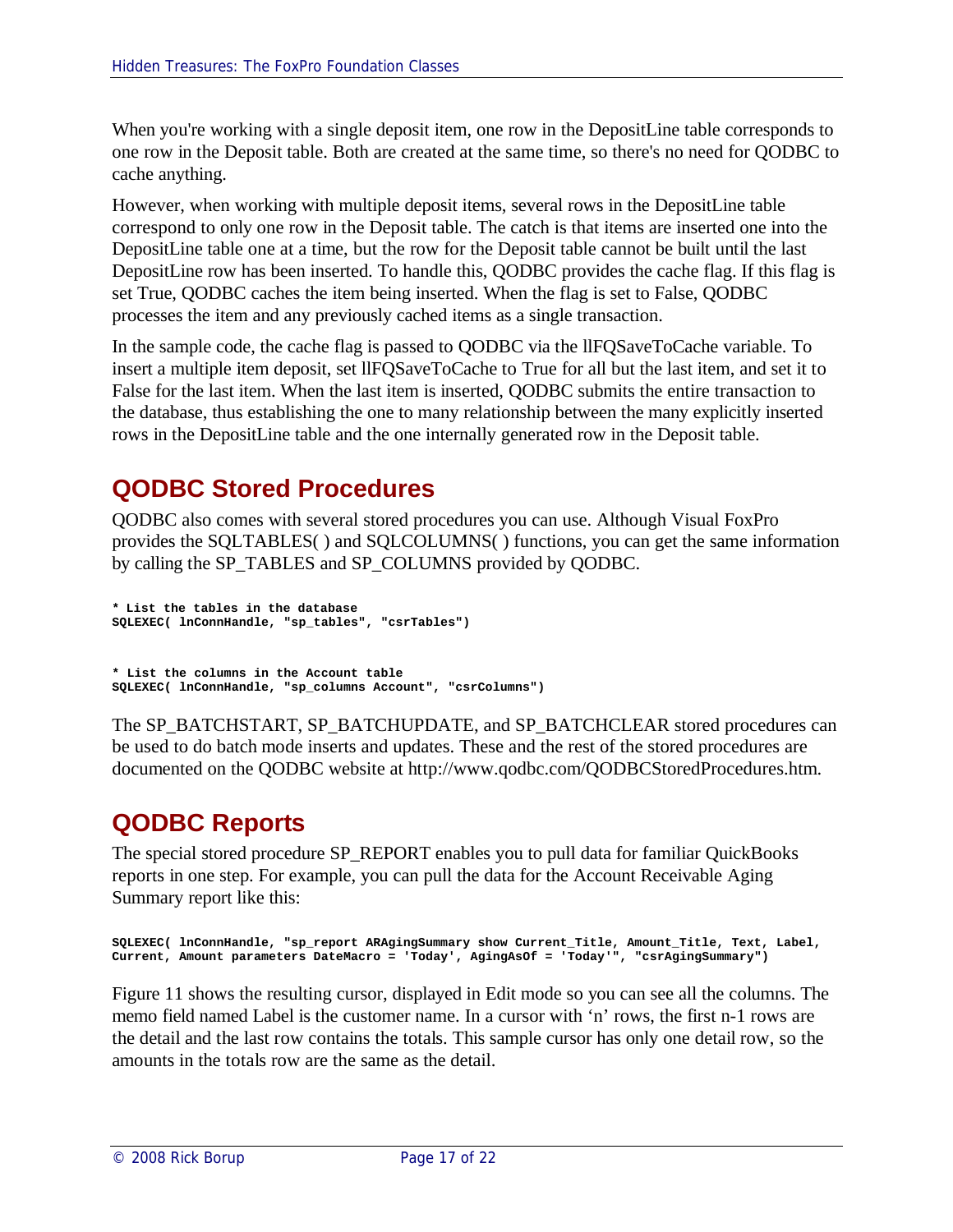| <b>EEP</b> csrAgingSummary |         |   |
|----------------------------|---------|---|
| Current_title Current      |         |   |
| Amount_1_title1 - 30       |         |   |
| Amount_2_title31 - 60      |         |   |
| Amount_3_title61 - 90      |         |   |
| Amount_4_title> 90         |         |   |
| Amount_5_titleTOTAL        |         |   |
| NULL.<br>Text              |         |   |
| Memo<br>Label              |         |   |
| Current                    | 0.00    |   |
| Amount_count               | 5       |   |
| Amount_1                   | 0.00    |   |
| Amount_2                   | 0.00    |   |
| Amount 3                   | 0.00    |   |
| Amount_4                   | 1500.00 |   |
| Amount 5                   | 1500.00 |   |
| Current_title<br>Current   |         |   |
| Amount_1_title1 - 30       |         |   |
| Amount_2_title31 - 60      |         |   |
| Amount_3_title61 - 90      |         |   |
| Amount_4_title>90          |         |   |
| Amount_5_titleTOTAL        |         |   |
| .NULL.<br>Text             |         |   |
| Memo<br>Label              |         |   |
| Current                    | 0.00    |   |
| Amount_count               | 5       |   |
| Amount_1                   | 0.00    |   |
| Amount_2                   | 0.00    |   |
| Amount_3                   | 0.00    |   |
| Amount_4                   | 1500.00 |   |
| Amount 5                   | 1500.00 |   |
|                            |         | ⋟ |

*Figure 11: The SP\_REPORT stored procedure can be used to pull data for familiar QuickBooks reports, such as this one for the Accounts Receivable Aging Summary report for customers.*

The syntax for this SP\_REPORT store procedure call comes from an example on the QODBC website. The complete list of reports available via the SP\_REPORT stored procedure is documented on the website at http://doc.qodbc.com/qodbc/20/reports/sp\_report\_detail.html.

# **Troubleshooting and Debugging**

In my experience there are two primary sources of frustration when working with QuickBooks programmatically. Fortunately, QODBC makes is relatively easy to diagnose the problem by providing logs and even optional detail tracing of what it's doing when accessing QuickBooks.

## *Connection Problems*

Connection problems probably top the list of things that can go wrong and prevent your application from successfully accessing a QuickBooks database. Some of the common reasons for connection problems include: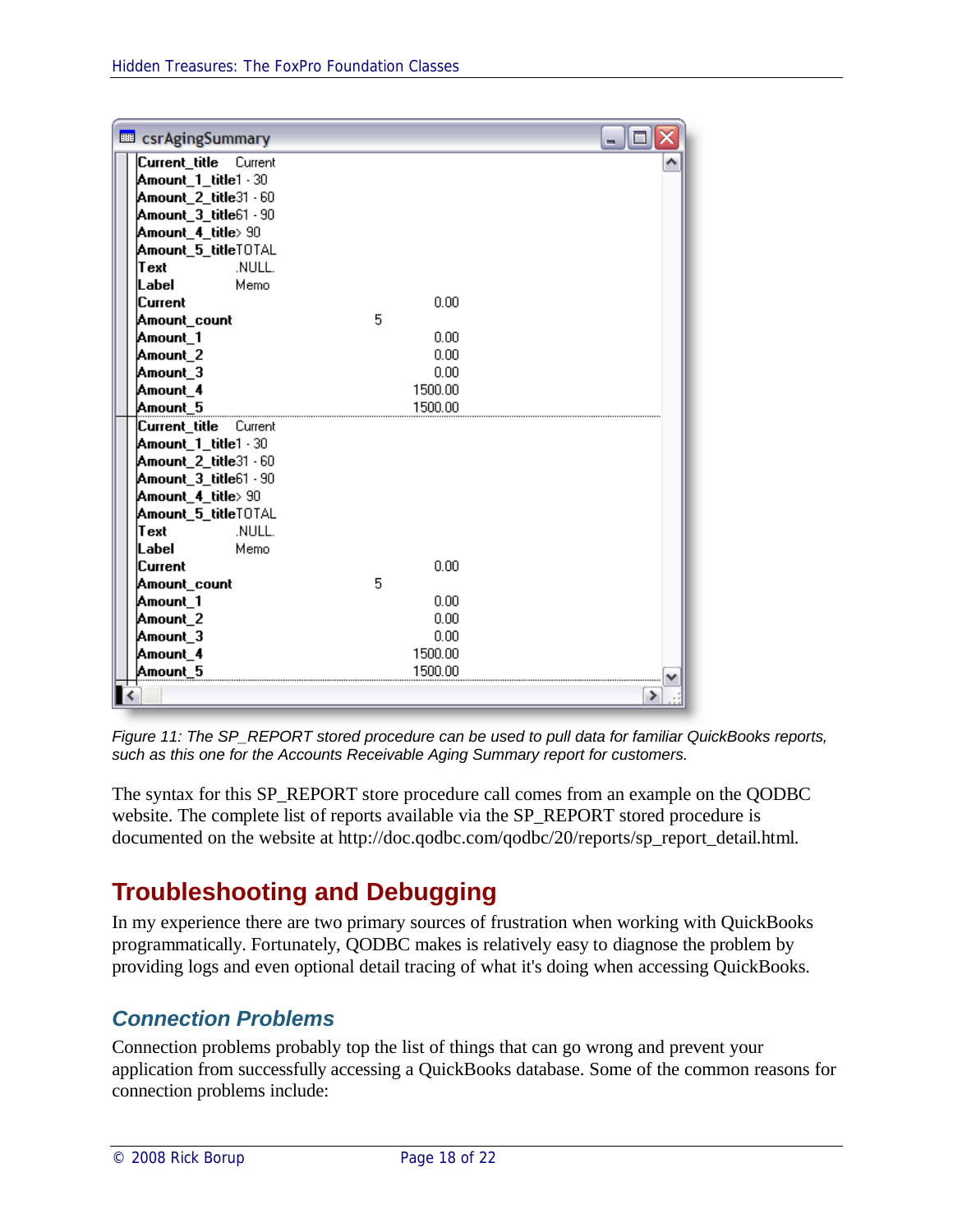- OuickBooks not installed on the user's machine
- OuickBooks not configured to allow access to a company file
- DSN not defined or not properly configured
- A different company file is already open in QuickBooks on the user's machine

The last one can be particularly frustrating because it's one you generally have no control over at run time. QuickBooks only allows one company file to be open at a time. This is simply the way QuickBooks is designed; it is not a restriction imposed by QODBC. As you've seen, you can configure QuickBooks access rights to allow QODBC to access a company file even if it is not already open in QuickBooks, but QODBC then has to tell QuickBooks to open the company file and that fails if another company file is already open. The result is that the connection attempt fails as well.

QODBC writes a log file of everything it does. You can use this log file to help determine why an error occurred. To access the log file, open the QODBC Setup dialog (the same one you used to configure the DSN) and select the Messages page.

| <b>@ QODBC Driver for QuickBooks® Setup</b>                                                                                               |                                                                          |                       |          |                         |  |  |
|-------------------------------------------------------------------------------------------------------------------------------------------|--------------------------------------------------------------------------|-----------------------|----------|-------------------------|--|--|
| Remote Connector<br>Messages<br>General                                                                                                   | <b>Online Edition</b>                                                    | Advanced<br>Optimizer | Activate | About<br>Server Edition |  |  |
| Messages are logs and status panels that let you receive more detailed.<br>information from QODBC and the QuickBooks SDK.                 |                                                                          |                       |          |                         |  |  |
| Review QODBC Messages<br>Review SDK Messages                                                                                              |                                                                          | Clear QODBC Messages  |          |                         |  |  |
| Turn off when not required.<br>Detail Tracing (Slow)                                                                                      | Detail tracing is a support tool. Detail Tracing can affect performance. |                       |          |                         |  |  |
| Review Trace Log                                                                                                                          |                                                                          | Clear Trace Log       |          |                         |  |  |
| Status panels notify you when the driver is accessing QuickBooks data.<br>Ⅳ Display Optimizer Status Panel<br>Display Driver Status Panel |                                                                          |                       |          |                         |  |  |
| ОК                                                                                                                                        | Cancel                                                                   | Apply                 |          | Help                    |  |  |

*Figure 12: Use the Messages page of the QODBC Setup dialog to access the log files and for other help in troubleshooting and debugging.*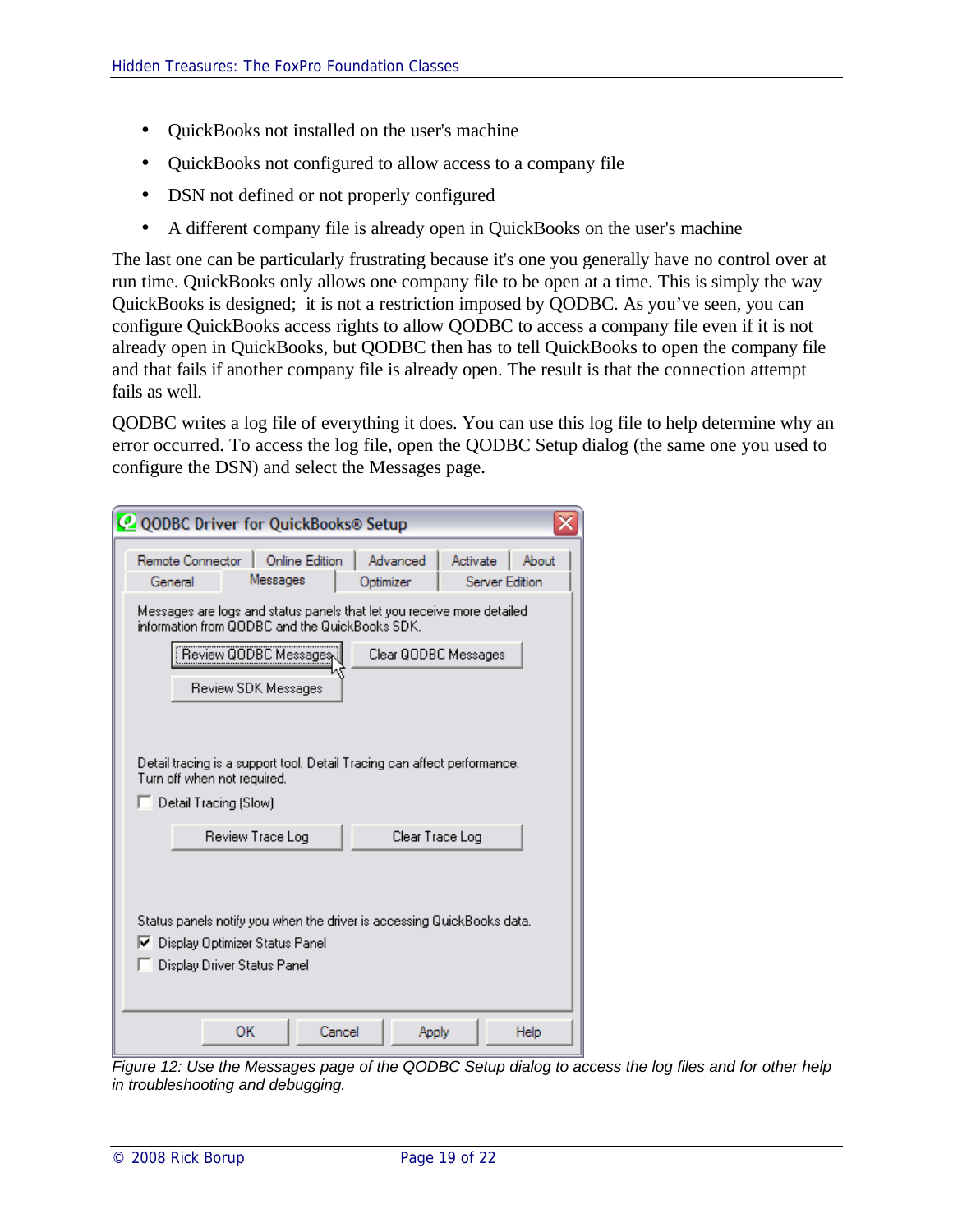Click on the Review ODBC Messages button to open the log in Notepad or your default text editor.



*Figure 13: When an error occurs, the QODBC log file can help you figure out what's wrong.*

In Figure 13, the log file tells you in plain English what the problem is: "A QuickBooks company file is already open and it is different from the one requested." If this happens during testing and debugging, you can usually take care of the problem yourself. It may be a challenge to figure out how best to handle this if it happens at runtime on the client's site, but at least you know what the problem is.

The Messages page of the Setup dialog also provides access to other tools you can use to help in troubleshooting and debugging. The Review SDK Message button gives you access to a different log file where the details of the qbXML interaction between QODBC and QuickBooks are recorded. And if you really get stuck on a difficult problem, you can turn on Detail Tracing for an even deeper look at what's going on.

Detail Tracing in QODBC is similar to Coverage Logging in Visual FoxPro, and in both cases the trace log can get really big really quickly. If you do turn on Detail Tracing, don't forget to turn it off again. For one thing, detail tracing can have a noticeable impact on performance. For another thing, leaving detail tracing on allows the trace log to grow continuously, and you may be in for an unpleasant surprise when you investigate to find out where all your free disk space went.

| C:\Documents and Settings\Rick\Application Data\QODBC Driver for QuickBooks |           |        |               |                                       |            |      |  |
|-----------------------------------------------------------------------------|-----------|--------|---------------|---------------------------------------|------------|------|--|
| Name                                                                        | Ext       |        | Size Type     | Date Modified                         | Time       | Attr |  |
|                                                                             |           |        |               |                                       |            |      |  |
| <b>Jotimizer</b>                                                            |           |        | File Folder   | 9/13/2007                             | $11:19$ AM |      |  |
| QODBCLOG.TXT                                                                | .txt      | 67.997 | Text Document | 9/13/2007                             | 10:37 AM   | а    |  |
| QODBCTRA.TXT                                                                | <b>bd</b> |        |               | 165,256,729 Text Docume An unpleasant | 11:20 AM   | а    |  |
|                                                                             |           |        |               | surprise!                             |            |      |  |
|                                                                             |           |        |               |                                       |            |      |  |
|                                                                             |           |        |               |                                       |            |      |  |
|                                                                             |           |        |               |                                       |            |      |  |

*Figure 14: The QODBC trace log can get very large very quickly. Don't forget to turn Detail Tracing off when you're done with it.*

## *SQL Update and Insert problems*

Issues with SQL Update and Insert statements comprise the other category of common problems when using QODBC. Aside from simple syntax errors, common causes of SQL statement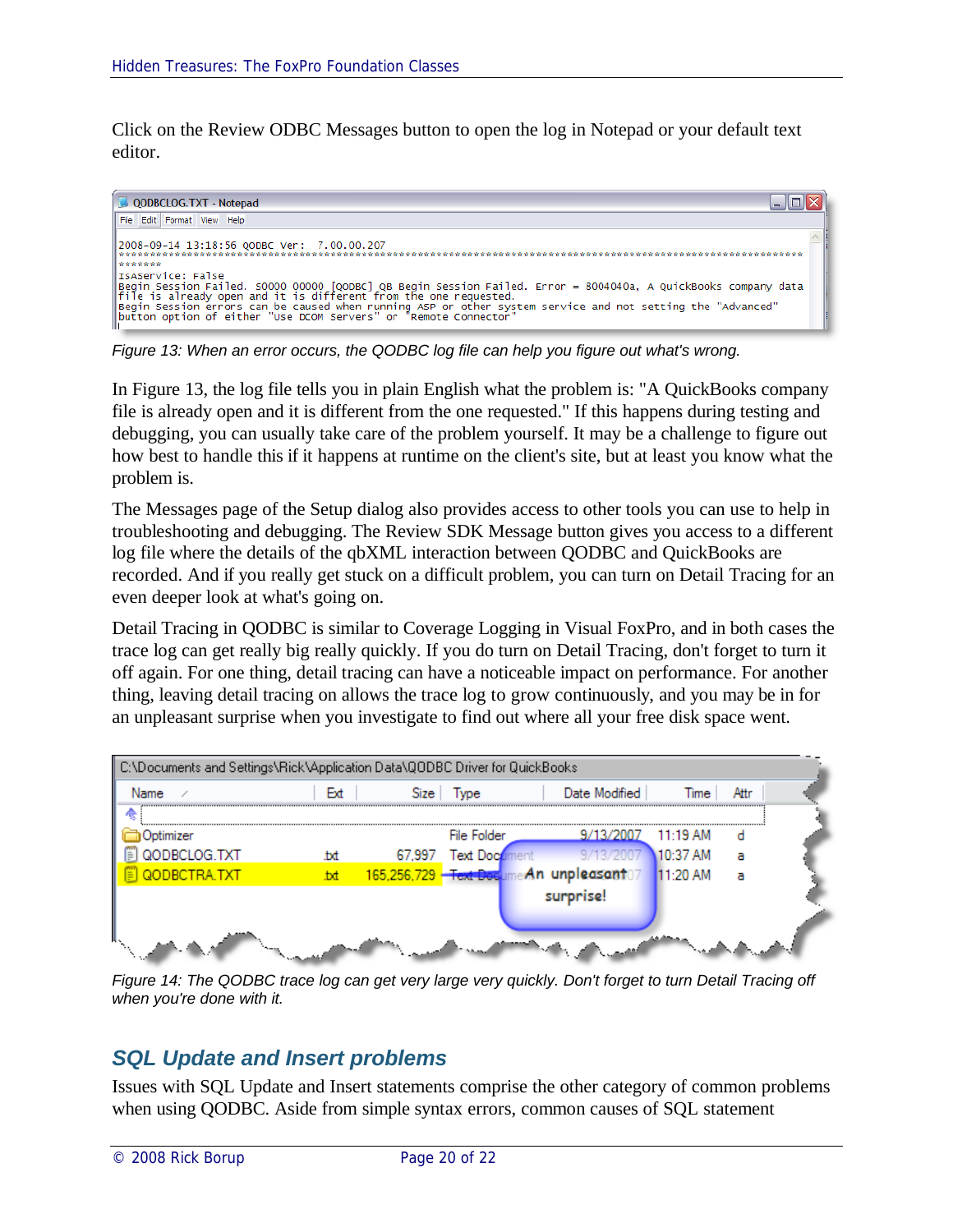problems include such things as the order in which columns are named, and the format of date fields.

If you encounter errors with SQL Insert or Update commands that cannot be traced to other causes, QODBC recommends that you ensure the columns are placed in the SQL statement in the same order in which they are defined in the database schema. A while back, QODBC indicated they were working to resolve this issue in a newer release and they may in fact have done so in the latest release. However, this advice still stands as kind of a last resort, something you can try if everything else seems to be in order but the SQL statement still fails.

The recommended format for dates in SQL statements sent to QuickBooks via QODBC is this:

**{d 'yyyy-mm-dd'}**

The first 'd' is a literal and yyyy-mm-dd is the date, enclosed in single quote marks, with the entire expression enclosed in curly braces. I don't know what other date formats might also work, but I do know that by consistently using this format I have never had a problem with a date field.

## *QODBC Support*

As noted earlier, QODBC has an extensive website with a rich variety of documents to help you learn and use the product. A site-wide search is provided at http://www.qodbc.com/search.htm. The support and FAQs page is found at http://www.qodbc.com/QODBCAutoFAQ.htm. In addition, QODBC provides a free technical support forum, which is typically quite active and which I have found helpful on more than one occasion. The URL for the support forum home page is www.qdeveloper.com.au/forum.php. Be patient: the site sometimes takes a several seconds to respond. There are several categories of discussion on the forum, organized according to the different versions of QODBC.

# **Conclusion**

If you need to access QuickBooks data programmatically, QODBC provides a great solution. It installs as an ODBC driver and enables you to use standard SQL statements to read and write QuickBooks data. QODBC is a commercial product you have to pay for, but in my opinion the value it delivers fully justifies the cost. The QODBC website provides extensive documentation both about their own product and about the QuickBooks database schema. The intent of this session has been to provide you with enough information to get you started using QODBC with Visual FoxPro.

# **About the author**

Rick Borup is owner and president of Information Technology Associates, a professional software development, computer services, and information systems consulting firm he founded in 1993. Rick spent several years developing software applications for mainframe computers before turning to microcomputer database development tools in the late 1980s. He began working with FoxPro in 1991, and has worked full time in FoxPro and Visual FoxPro since 1993. He is co-author of the books Deploying Visual FoxPro Solutions and Visual FoxPro Best Practices For The Next Ten